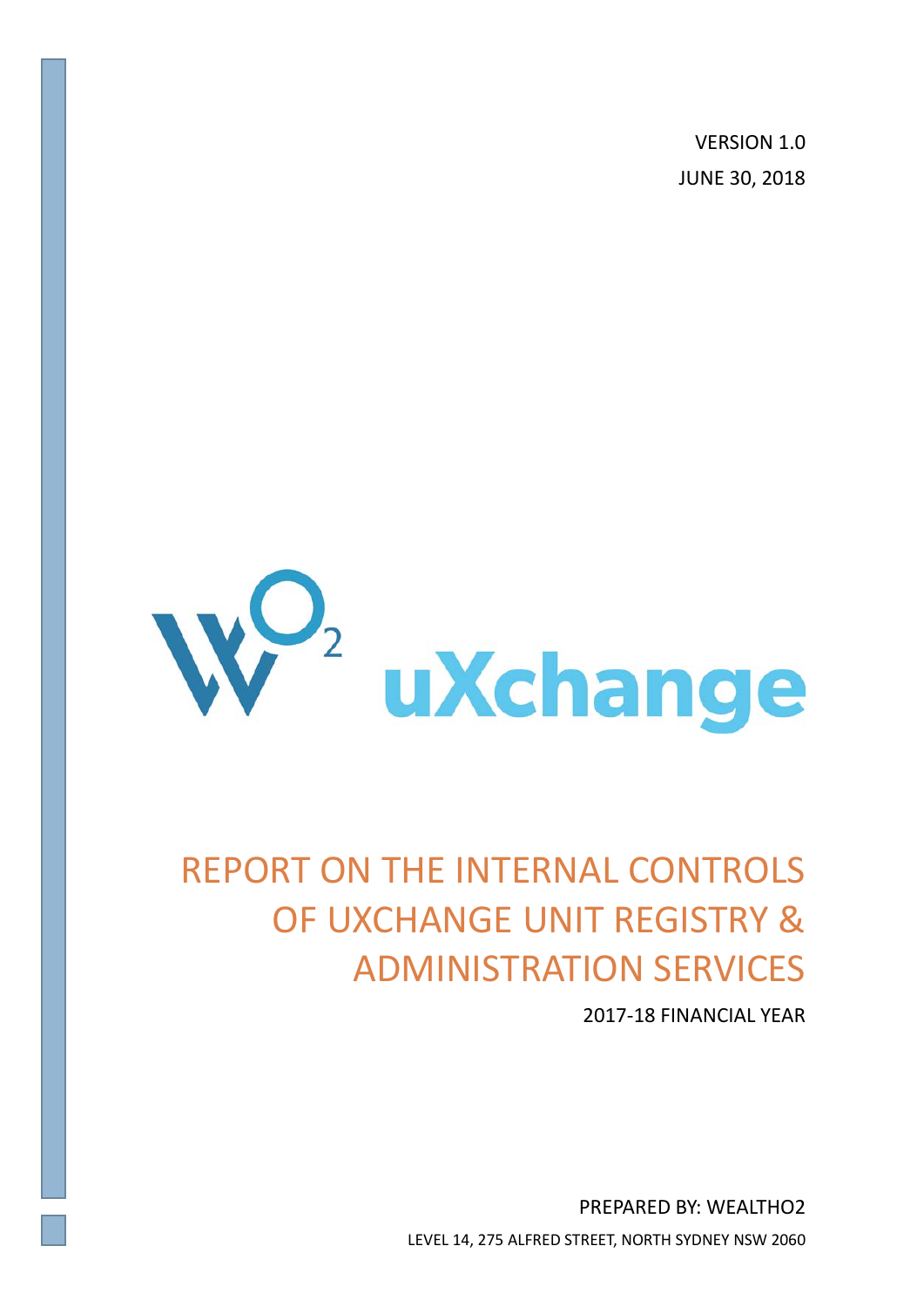

# **CONTENTS**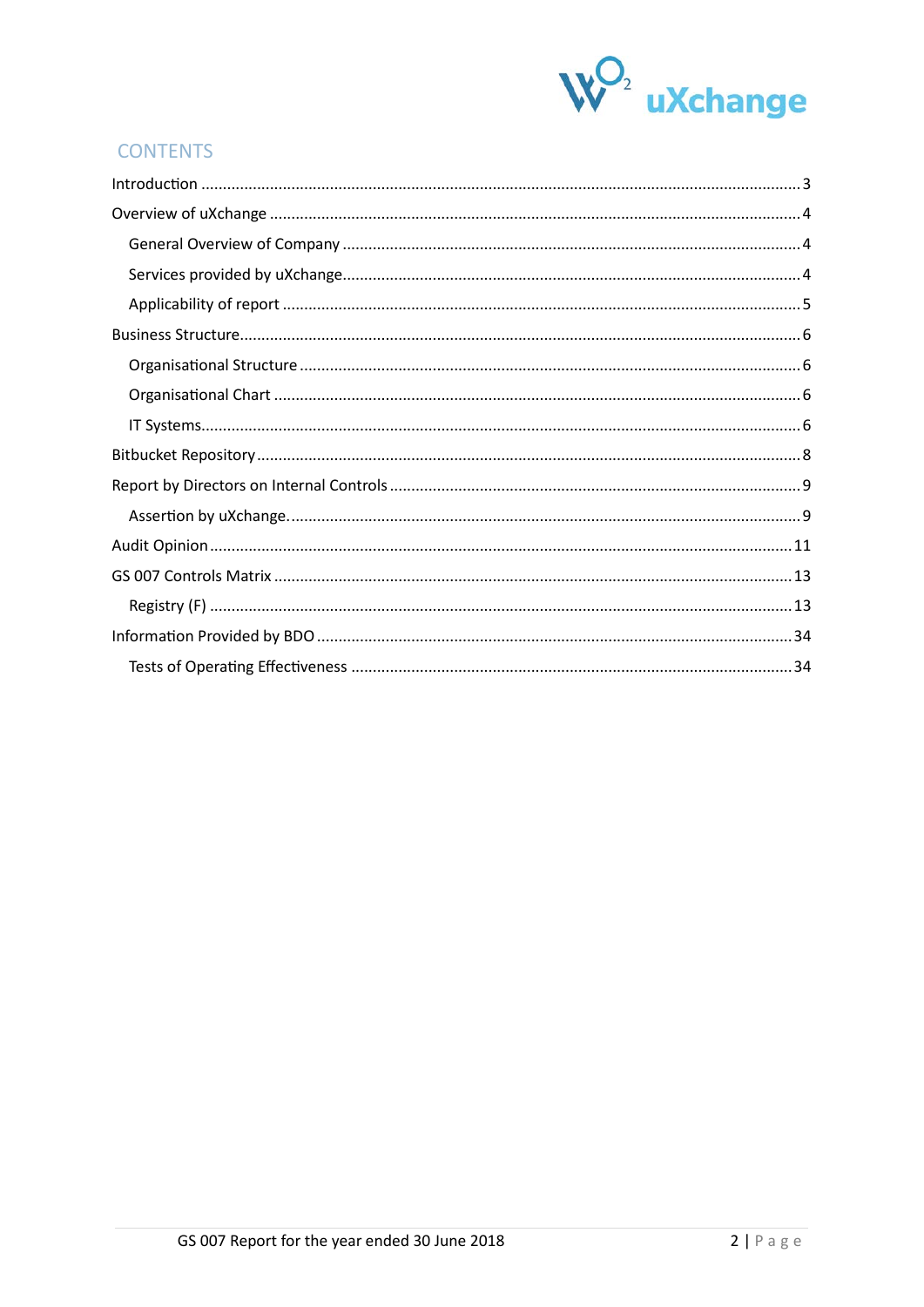

# <span id="page-2-0"></span>INTRODUCTION

This Type 2 report on internal controls is designed to provide information to be used for financial reporting purposes by clients of uXchange Pty Ltd (ABN 39 610 852 536), their independent auditors and other persons authorised by uXchange Pty Ltd. This report is prepared in accordance with the Australian Standard on Assurance Engagements (ASAE) 3402 *Assurance Reports on Controls at a Service Organisation* and with reference to the guidelines contained in Guidance Statement GS 007 *Audit Implications and the Use of Service Organisations for Investment Services*, issued by the Auditing and Assurance Standards Board (AUASB), in October 2011 ("GS 007" or "the Guidance Statement").

The report describes those controls that have been designed to achieve each of the prescribed control objectives detailed in GS 007 and are cross referenced by number to the framework specified in GS 007. Information provided within the report focuses on the controls that were in place throughout the period 1 July 2017 to 30 June 2018 related to the Registry and related Information Technology, that are applicable to uXchange Pty Ltd.

ASAE 3402 requires a service organisation to provide a 'System Description'. The system is designed as those procedures that management designs, implements and documents in providing the registry services. The System Description was prepared according to the guidelines contained in GS 007 and describes those procedures undertaken by uXchange Pty Limited in the delivery of the registry services to Financial Advisors. The description excludes the control objectives and related controls operated by the Financial Advisors and sub service organisations. The service auditor's report procedures do not extend to the controls operated by Financial Advisors or sub service organisations.

BDO East Coast Partnership's examination of controls were restricted to the controls specified by uXchange Pty Ltd in the GS 007 Controls Matrix (see pages 13 to 33) and were not extended to controls in effect at clients or other controls which were not documented and tested under each control objective listed in the GS 007 Controls Matrix.

The description of BDO East Coast Partnership's examination of controls and results of those examination procedures are presented in the GS 007 Controls Matrix of the report and are the responsibility of BDO East Coast Partnership, the service auditor. The description of the control objectives, the related controls, and the complementary user entity controls to achieve the objectives have been specified and are the responsibility of uXchange.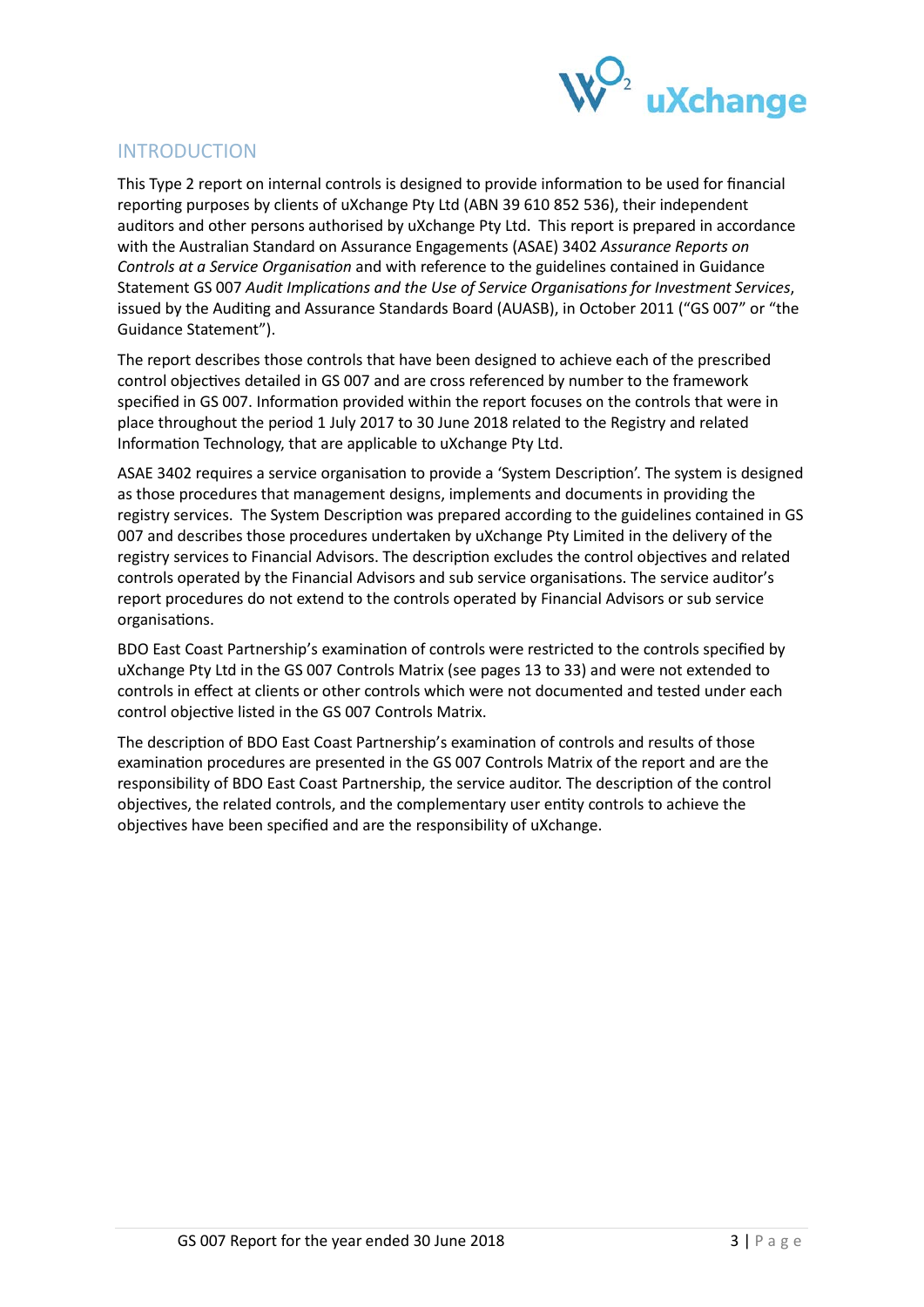

# <span id="page-3-0"></span>OVERVIEW OF UXCHANGE

uXchange Pty Ltd is a wholly owned subsidiary of Finlancer Holding Pty Ltd (ACN 603 824 835) trading as **WealthO2.** WealthO2 operates on a business to business basis and does not offer its services directly to a retail customer. This means that all our services are facilitated through a licensed financial planner.

uXchange Pty Ltd is the administrator and promoter of an IDPS-like Scheme known as uXchange (ARSN 618 455 673). uXchange Pty Ltd commenced providing unit registry services to uXchange in July 2017 and is conducted as a Corporate Authorised Representative (CAR) of WealthO2 Services Pty Ltd (AFSL: 500032).

WealthO2 also owns MDA Operator Pty Ltd which provides managed account services to other AFSL's. A separate GS 007 report has been prepared covering the Asset Management and Investment Administration services undertaken for MDA Operator Pty Ltd trading as MA Operator.

For the 2017-18 financial year the only channel supported by uXchange was MA Operator. This means that all uXchange investors are also clients of MA Operator. uXchange intends to introduce other channels in the future but until then when the term channel partner is used in this report we are referring to MA Operator.

WealthO2 is privately owned by its staff and several high net wealth individuals. The company is not aligned to any bank or institution.

## <span id="page-3-1"></span>GENERAL OVERVIEW OF COMPANY

uXchange Pty Ltd is:

- A registered Australian proprietary company (ACN 610 852 536)
- Corporate Authorised Representative of WealthO2 Services Pty Ltd (AFSL No 500032) (**WealthO2**) - Authorised Representative number 001252548.
- A member of Financial Ombudsman Service (FOS) membership ID 39990.

## <span id="page-3-2"></span>SERVICES PROVIDED BY UXCHANGE

uXchange Pty Ltd provides the proprietary web-based administration platform, known as the "uXchange Portal" to deliver the transactional and administration functions for the IDPS-like product known as "uXchange". The main administration function undertaken by the company is the management of the member registry for uXchange and this is the focus of this assurance audit.

The Product Disclosure Document for uXchange describes the product offer and is available at <https://uxchange.com.au/documents/> .

The GS 007 Guidance Statement has been developed specifically for circumstances where service organisations provide investment management services to user entities. In the guidance statement, paragraph 14 categorises the Investment Management services into six (6) types.

The table following provides a reference guide of the GS 007 categorisations to the services provided by uXchange Pty Ltd.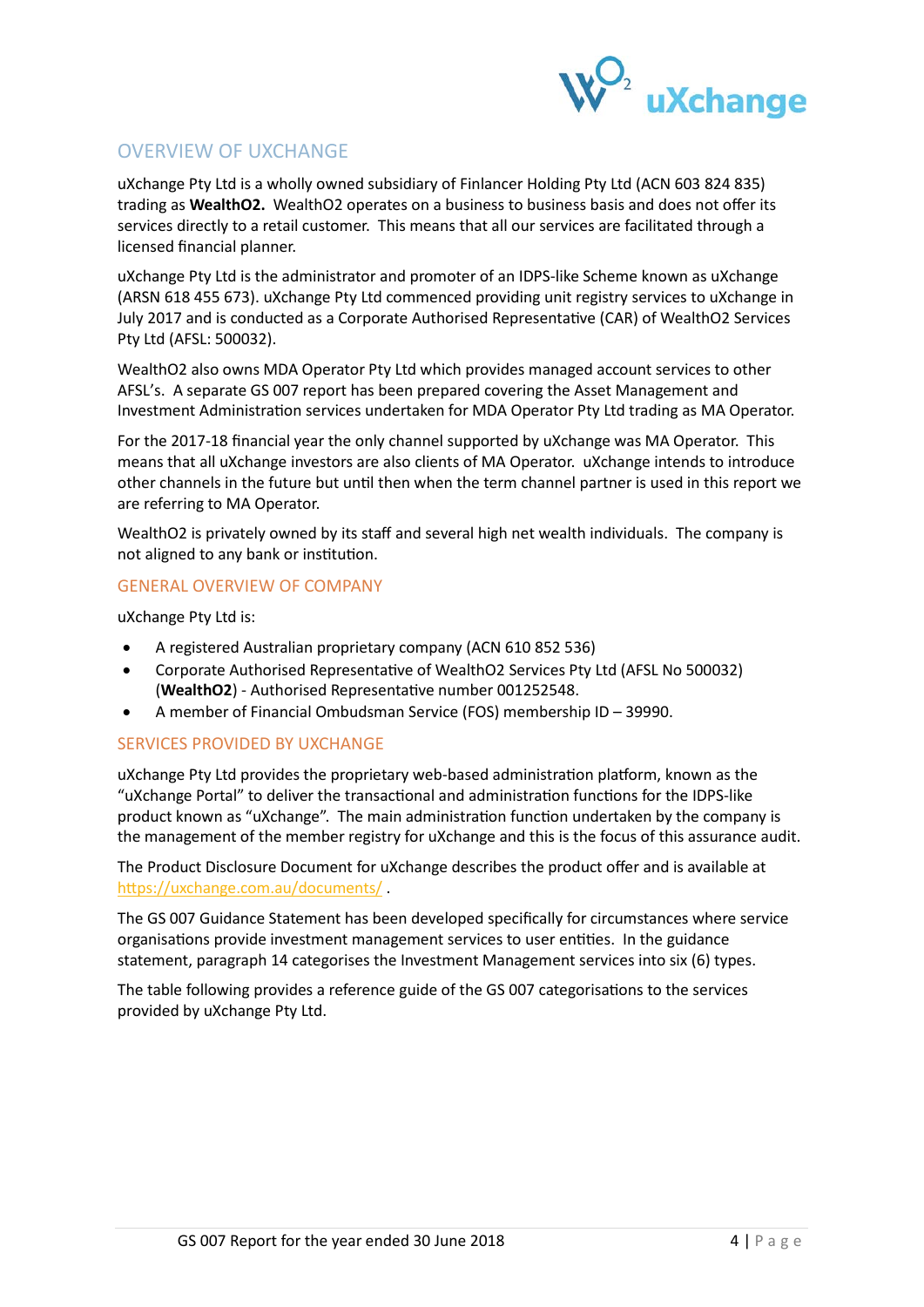

| <b>Service</b>                                           | <b>Service</b><br>provided by<br>uXchange Pty<br><b>Limited</b> | <b>Name of WealthO2 subsidiary providing</b><br>the service                                                                                                                                                                                                                                                                                                                                                      |
|----------------------------------------------------------|-----------------------------------------------------------------|------------------------------------------------------------------------------------------------------------------------------------------------------------------------------------------------------------------------------------------------------------------------------------------------------------------------------------------------------------------------------------------------------------------|
| <b>Custody</b>                                           | <b>Not Provided</b>                                             | Not Applicable.                                                                                                                                                                                                                                                                                                                                                                                                  |
| <b>Asset Management</b>                                  | <b>Not Provided</b>                                             | See the separate GS 007 report for the related body<br>corporate - MDA Operator Pty Ltd.                                                                                                                                                                                                                                                                                                                         |
| <b>Property</b><br><b>Management</b>                     | Not Provided                                                    | Not applicable.                                                                                                                                                                                                                                                                                                                                                                                                  |
| Superannuation<br><b>Member</b><br><b>Administration</b> | Not Provided                                                    | A related body corporate - MA Operator is the<br>sponsor and promoter of a retail super option but<br>does not undertake Superannuation Member<br>Administration. MA Operator provides Asset<br>Management and Investment Administration<br>services to the Registrable Superannuation Entity<br>(RSE) of the plan (Diversa) and works closely with the<br>member administrator to manage member<br>investments. |
| <b>Investment</b><br><b>Administration</b>               | Not provided                                                    | See the separate GS 007 report for a related body<br>corporate - MDA Operator Pty Ltd.                                                                                                                                                                                                                                                                                                                           |
| <b>Registry</b>                                          | Yes                                                             | uXchange Pty Ltd is the administrator of the IDPS-<br>like scheme known as uXchange. As uXchange<br>commenced operation in July 2017 this is the<br>inaugural assurance audit of this service undertaken<br>by uXchange Pty Ltd.                                                                                                                                                                                 |

## <span id="page-4-0"></span>APPLICABILITY OF REPORT

This report relates only to the uXchange business and the services and technology solutions it makes available to financial advisors and their clients referred to as (**Investors**). This report is intended to provide an understanding of the controls relating to unlisted managed funds traded, held and reported for each Investor's investment portfolio maintained by uXchange.

The report covers controls over the following areas with regard to accounts managed by uXchange:

- **Accepting clients**
- **Authorising and processing transactions**
- **Maintaining financial and other records**
- **Safeguarding assets**
- **Monitoring compliance**
- **Monitoring subservice organisations**
- **Reporting to clients**
- Restricting access to systems and data
- **Authorising and processing transactions**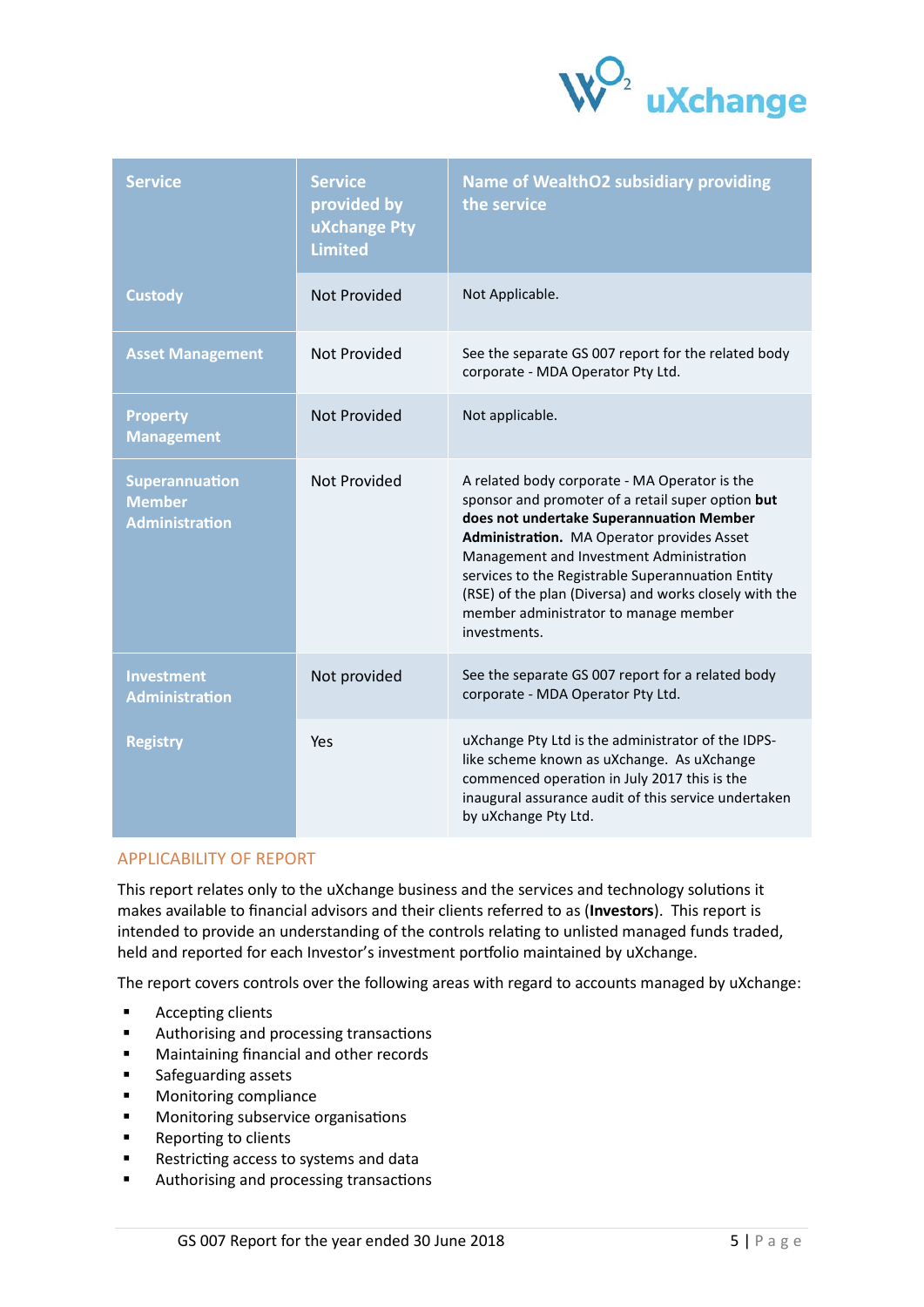

- Maintaining and developing systems hardware and software
- Recovering from processing interruptions

## <span id="page-5-0"></span>BUSINESS STRUCTURE

## <span id="page-5-1"></span>ORGANISATIONAL STRUCTURE

uXchange organisational structure provides a framework within which its business activities are planned, executed, controlled and monitored. A significant aspect of the structure is defining key areas of authority and responsibility and establishing appropriate lines of reporting.

## <span id="page-5-2"></span>ORGANISATIONAL CHART

The organisational chart illustrating the senior management of uXchange as at 30 June 2018 is shown below.



## <span id="page-5-3"></span>IT SYSTEMS

uXchange receives automated instructions to buy and sell unlisted managed funds from its related body corporate MDA Operator Pty Ltd. For the purposes of the 2017-18 Financial year the only channel used by uXchange to receive buy and sell orders is through it managed account related body corporate MA Operator.

## **NFO**

The system used to manage the member register of uXchange is NEO. The application has been purpose built for uXchange by Rudi Engelbrecht and his company TAU Solutions Pty Ltd.

NEO integrates with uXchange, RBC as custodian of uXchange and Macquarie Bank.

## HOSTING ARRANGEMENTS

uXchange utilises a fully hosted, maintained and secure data centre partner in Australia.

Amazon AWS provides uXchange with a complete turn-key disaster recovery protection, with synchronised copies of data being stored at remote locations to facilitate quick up-time in the event of a disaster. Unity Fund Services has robust SLAs in place with AWS to ensure uptime reliability and platform scalability.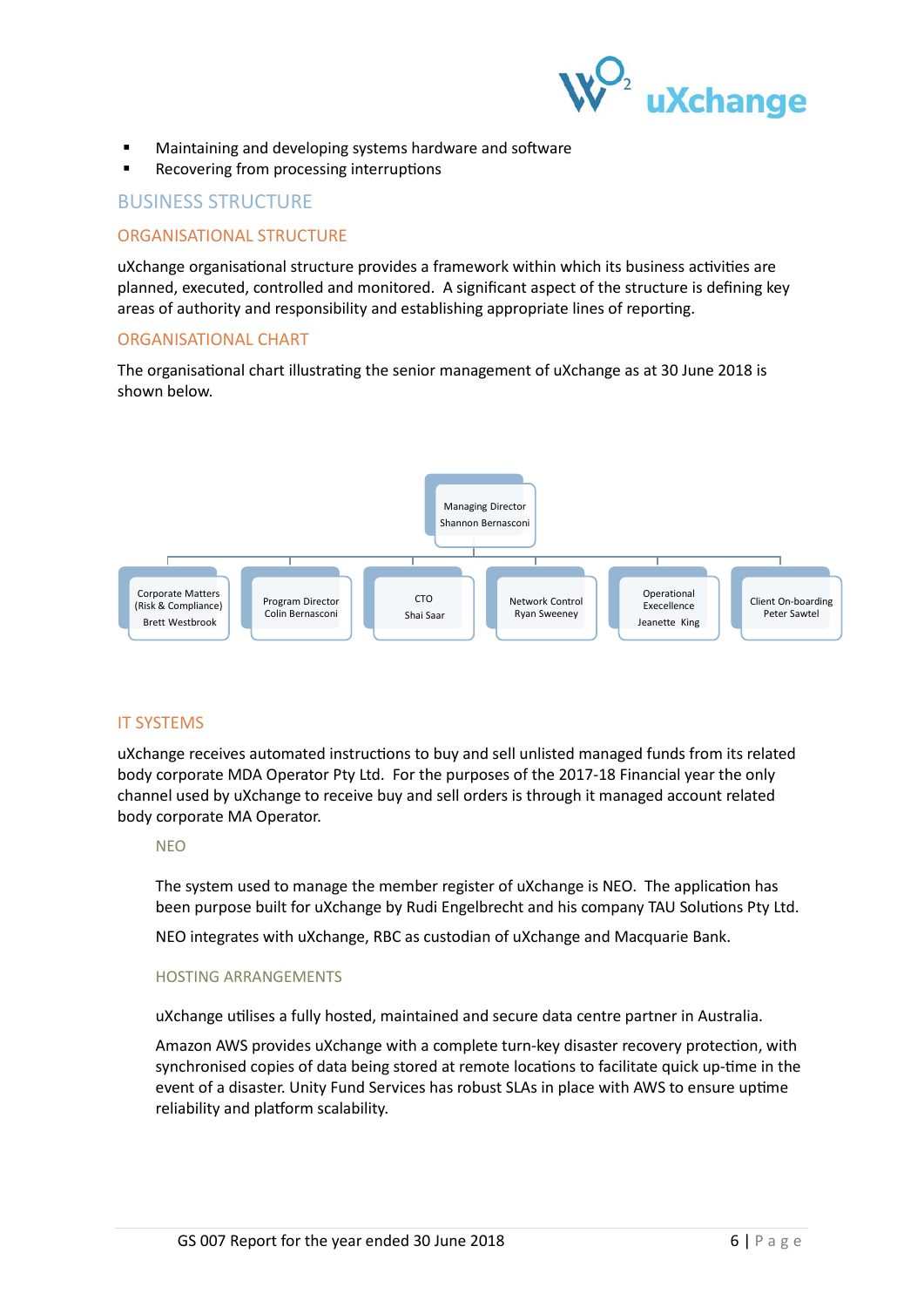

#### DEVELOPMENT LIFECYCLE OF THE SYSTEM

#### **Environments / Code branches**

As part of the end to end deliverables all code rotates through the following environments over the solutions lifecycle:

#### ● **Integration** (Development)

- Represents the development environment for one or more local and/or offshore resources.
- If multiple teams (remote or local) are working on the same project pull requests will be made against this branch to consolidate changes.
- Code reviews will occur on pull requests before merging takes place.
- Development testing will occur off this branch in the development region.

## ● **User Acceptance Testing (UAT)**

- This is typically a cut of the code taken after a code freeze which contains all the features we'll be deploying to production on the next release.
- All testing bug fixes will be done on this code based and reverse merged to the integration stream once testing has been signed off.
- **Pre-Production** (Demo)
- Represents code that has been signed off in UAT and is ready for deployment to production. If deploying to a pre-production region, final deployment procedures/tasks will be tested here.

#### ● **Production / Release branch**

- Represents the production environment/s for all solutions.
- All BAU hotfixes that are required to be made in the line of business will be applied off a branch of Release. Fixes can be deployed to the Pre-production region for testing and signoff.
- All hot fixes are retrospectively merged back into the respective development branches so that the fix is not lost on the next production deployment.

## **Methodologies**

We use a hybrid of methodologies in our development environment.

**Scrum** is the chosen agile methodology for new features / projects over the conventional waterfall approach.

- Sprints are typically 2 weeks in length.
- Based on the team's velocity, tasks are chosen from the backlog for an upcoming sprint based on priority.
- Tasks are discussed with the team and assigned to developers.
- New features are developed against the development branch.
- A code freeze date is agreed upon ahead of time so that we can branch to UAT for testing to begin.
- Any bug found in UAT during testing are fixed against the UAT branch and reverse merged to the development branch.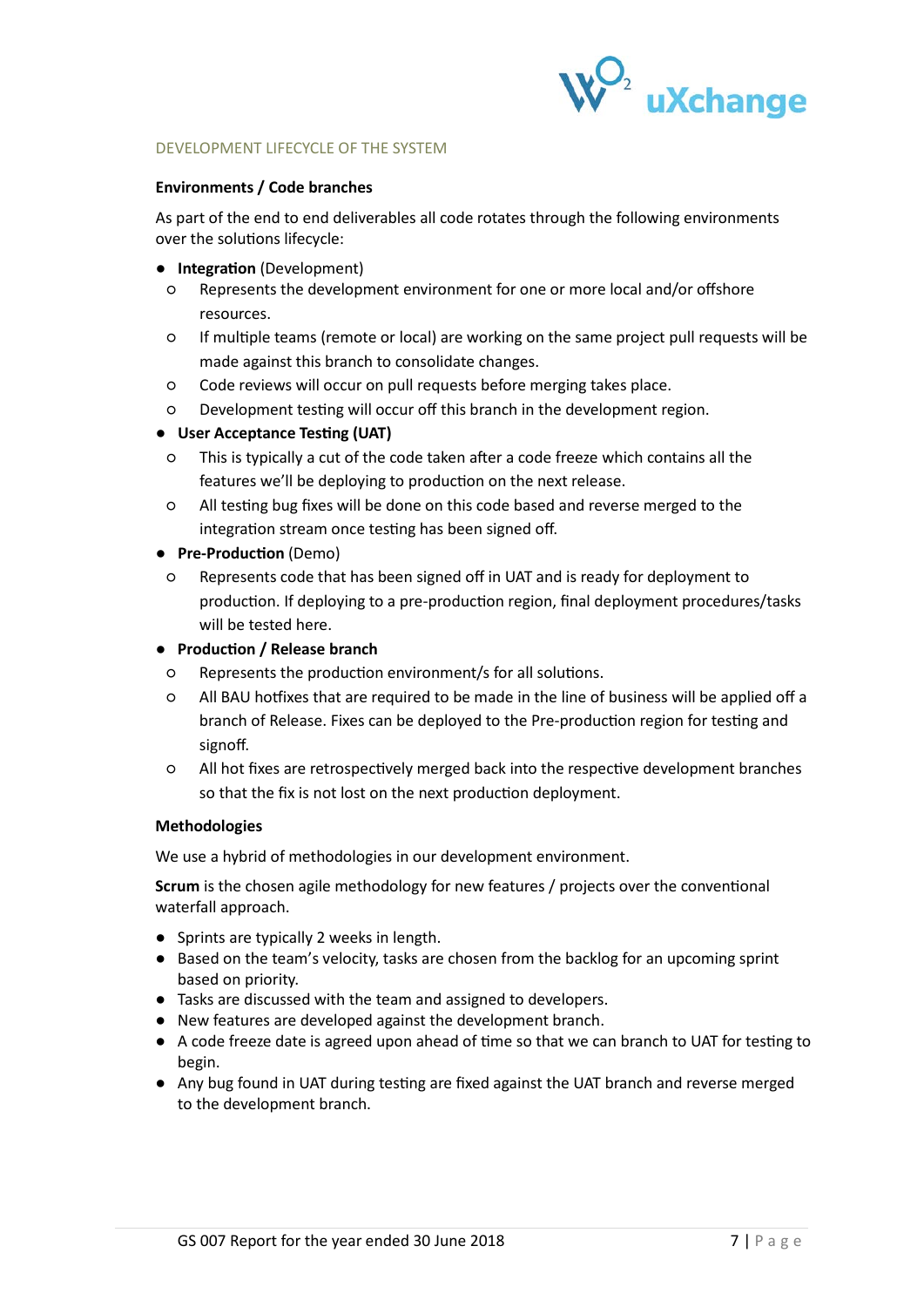

**Kanban** is more suitable for BAU bug fixes.

- When a bug is identified in production, business raises a Jira ticket with details.
- Based on the severity of the bug it might need immediate attention (highest).
- High / Medium bugs typically form part of the current sprint based on capacity and urgency i.e. is there a temporary workaround in place.

<span id="page-7-0"></span>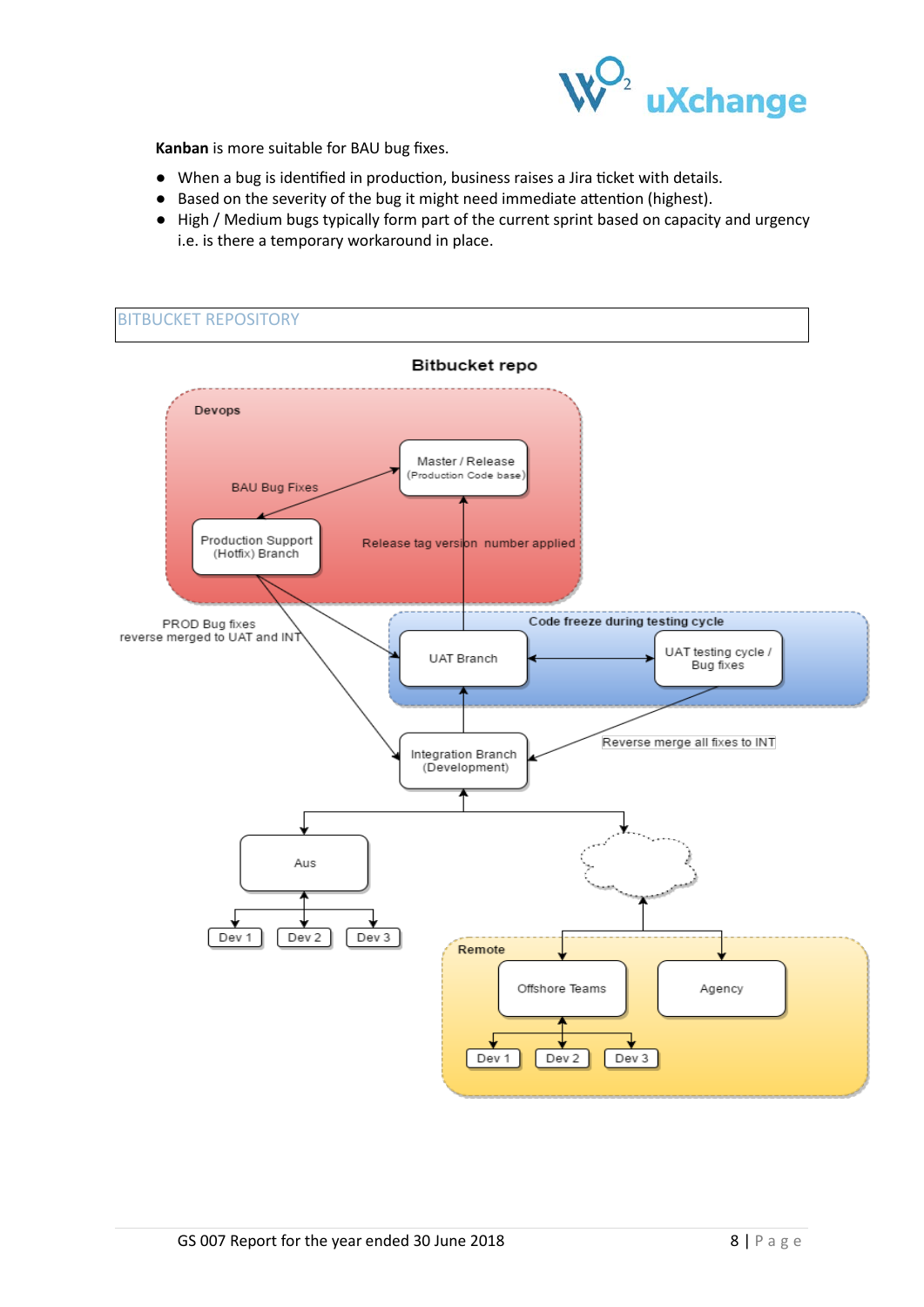

# <span id="page-8-0"></span>REPORT BY DIRECTORS ON INTERNAL CONTROLS

## <span id="page-8-1"></span>ASSERTION BY UXCHANGE.

We are responsible for the accompanying description that has been prepared for clients who have used uXchange and their auditors who have a sufficient understanding to consider the description, along with other information including information about controls operated by clients themselves, when assessing the risks of material misstatements of clients' financial reports/statements. uXchange Pty Ltd confirms that:

- (a) The accompanying description at pages 13 to 33 fairly presents the administration services undertaken by uXchange is maintaining the member registry system for uXchange throughout the period 1 July 2017 to 30 June 2018. The criteria used in making this assertion were that the accompanying description:
	- (i) Presents how the system was designed and implemented, including:
		- The types of services provided, including, as appropriate, classes of transactions processed.
		- The procedures, within both information technology and manual systems, by which those transactions were initiated, recorded, processed, corrected as necessary, and transferred to the reports prepared for clients.
		- The related accounting records, supporting information and specific accounts that were used to initiate, record, process and report transactions; this includes the correction of incorrect information and how information was transferred to the reports prepared for clients.
		- How the system dealt with significant events and conditions, other than transactions.
		- The process used to prepare reports for clients.
		- Relevant control objectives and controls designed to achieve those objectives, including the control objectives for uXchange provided in Guidance Statement 007 *Audit Implications of the Use of Service Organisations for Investment Management Services* except for F8 and F18 control objectives which have been amended or omitted for the reasons set out in the attached Description of Controls in Operation.
		- Controls that we assumed, in the design of the system, would be implemented by clients, and which, if necessary to achieve control objectives stated in the accompanying description, are identified in the description along with the specific control objectives that cannot be achieved by ourselves alone.
		- Other aspects of our control environment, risk assessment process, information system (including the related business processes) and communication, control activities and monitoring controls that were relevant to processing and reporting clients' transactions.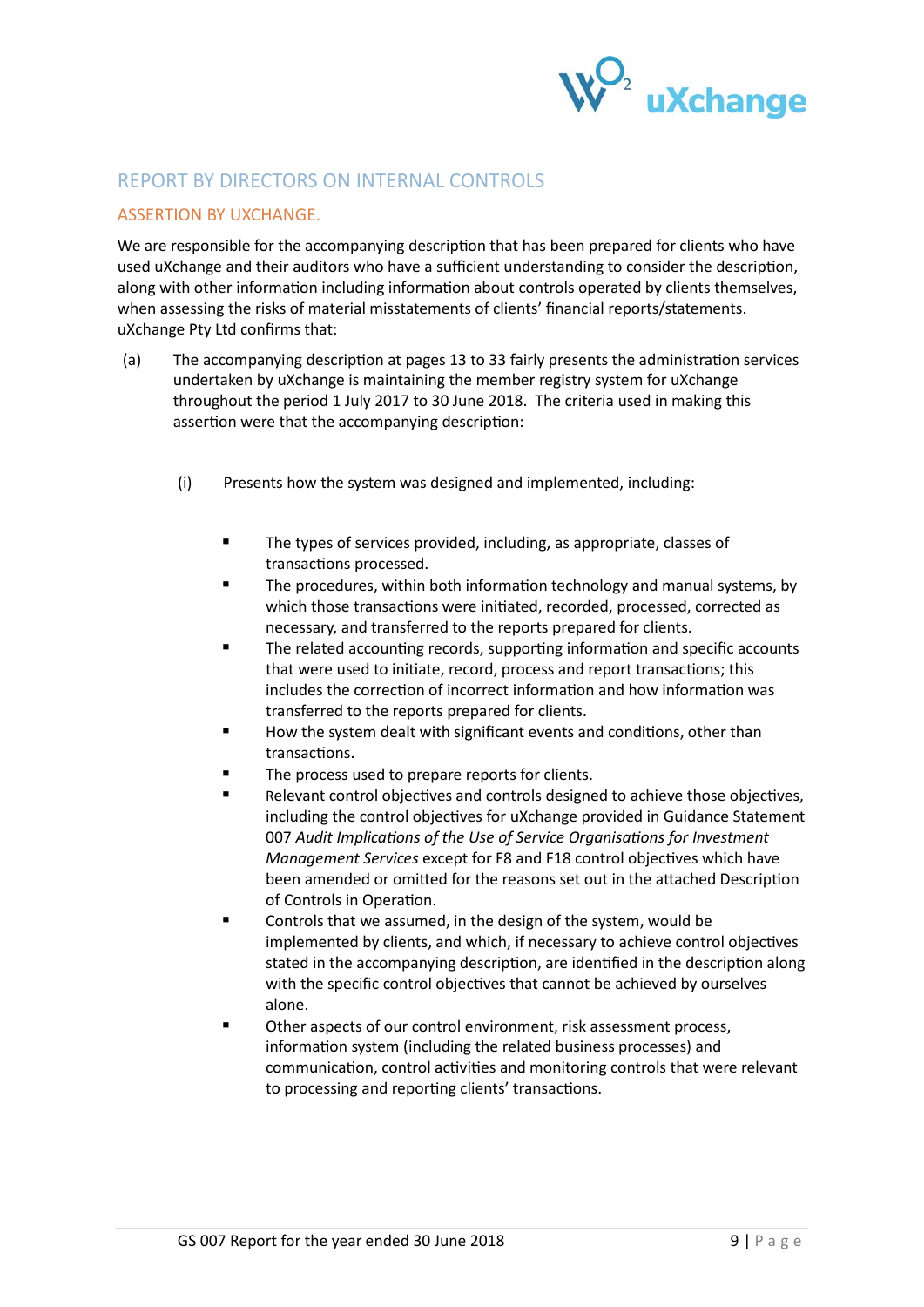

- (ii) Includes relevant details of changes to the system during the period 1 July 2017 to 30 June 2018.
- (iii) Does not omit or distort information relevant to the scope of the system being described, while acknowledging that the description is prepared to meet the common needs of a broad range of clients and their auditors and may not, therefore, include every aspect of the system that each individual client may consider important in its own particular environment.
- (b) The controls related to the control objectives stated in the accompanying description were suitably designed and operated effectively throughout the period 1 July 2017 to 30 June 2018. The criteria used in making this assertion were that:
	- (i) The risks that threatened achievement of the control objectives stated in the description were identified;
	- (ii) The identified controls would, if operated as described, provide reasonable assurance that those risks did not prevent the stated control objectives from being achieved; and
	- (iii) The controls were consistently applied as designed, including that manual controls were applied by individuals who have the appropriate competence and authority, throughout the period 1 July 2017 to 30 June 2018.

Brett Westbrook

..........................................................................

Signed by Brett Westbrook on behalf of the directors of uXchange

Date: 19 September 2018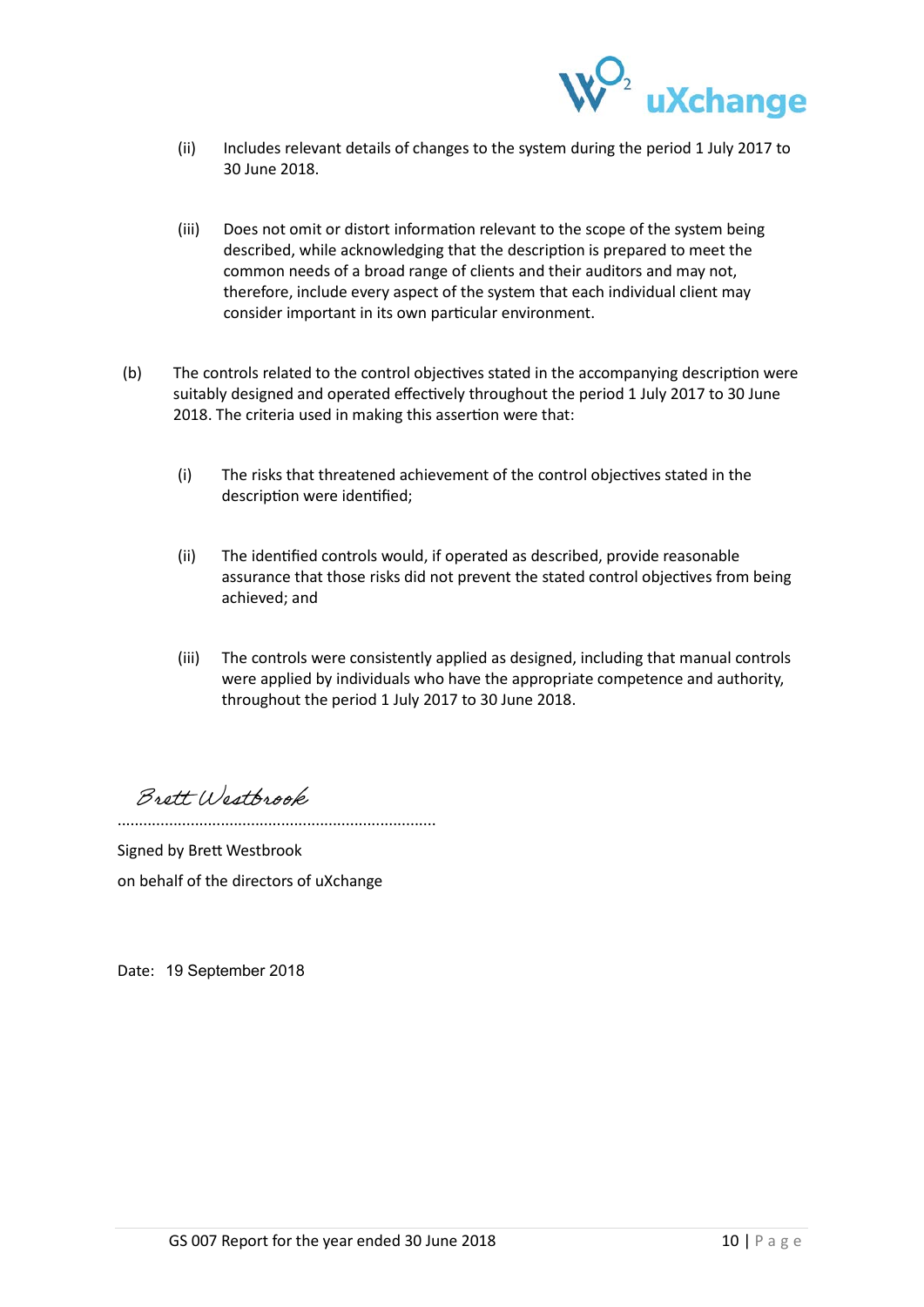

# <span id="page-10-0"></span>**INDEPENDENT SERVICE AUDITOR'S ASSURANCE REPORT TO THE DIRECTORS OF UXCHANGE PTY LTD**

#### **Scope**

We have been engaged to report on uXchange Pty Ltd's ("uXchange") description at pages 13-33 of its internal controls over unit registry services referred to herein as the Unit Registry services provided by uXchange (the "description") throughout the period 1 July 2017 to 30 June 2018, and on the design and operations of those controls related to the control objectives stated in the description.

#### **uXchange's Responsibilities**

uXchange is responsible for: preparing the description and accompanying assertion at pages 9 and 10, including the completeness, accuracy and method of presentation of the description and assertion; providing the services covered by the description; stating the control objectives, including relevant controls objectives for the Unit Registry services as outlined in AUASB Guidance Statement GS 007 *Audit Implications of the Use of Service Organisations for Investment Management Services,* and designing, implementing and effectively operating controls to achieve the stated control objectives.

#### **Service Auditor's Responsibilities**

Our responsibility is to express an opinion on uXchange's description and on the design and operation of controls related to the control objectives stated in that description, based on our procedures. We conducted our engagement in accordance with Standard on Assurance Engagements ASAE 3402 *Assurance Reports on Controls at a Service Organisation*, issued by the Auditing and Assurances Standards Board, and with reference to Guidance Statement GS 007 *Audit Implications of the Use of Service Organisations for Investment Management Services*. ASAE 3402 requires that we comply with relevant ethical requirements and plan and perform our procedures to obtain reasonable assurance about whether, in all material respects, the description is fairly presented and the controls are suitably designed and operating effectively.

An assurance engagement to report on the description, design and operating effectiveness of controls at a service organisation involves performing procedures to obtain evidence about the disclosures in the service organisation's description of its system, and the design and operating effectiveness of controls. The procedures selected depend on our judgement, including the assessment of the risks that the description is not fairly presented, and that controls are not suitably designed or operating effectively. Our procedures included testing the operating effectiveness of those controls that we consider necessary to provide reasonable assurance that the control objectives stated in the description were achieved. An assurance engagement of this type also includes evaluating the overall presentation of the description, the suitability of the objectives stated therein, and the suitability of the criteria specified by the service organisation and described at pages 13-33.

In evaluating the suitability of the objectives stated in the description, we have determined whether each of the minimum control objectives provided in GS 007 for unit registry and administration services is included, or, if any of the minimum objectives are omitted or amended, that the reason for the omission or amendment is adequately disclosed in the description.

We believe that the evidence we have obtained is sufficient and appropriate to provide a basis for our opinion.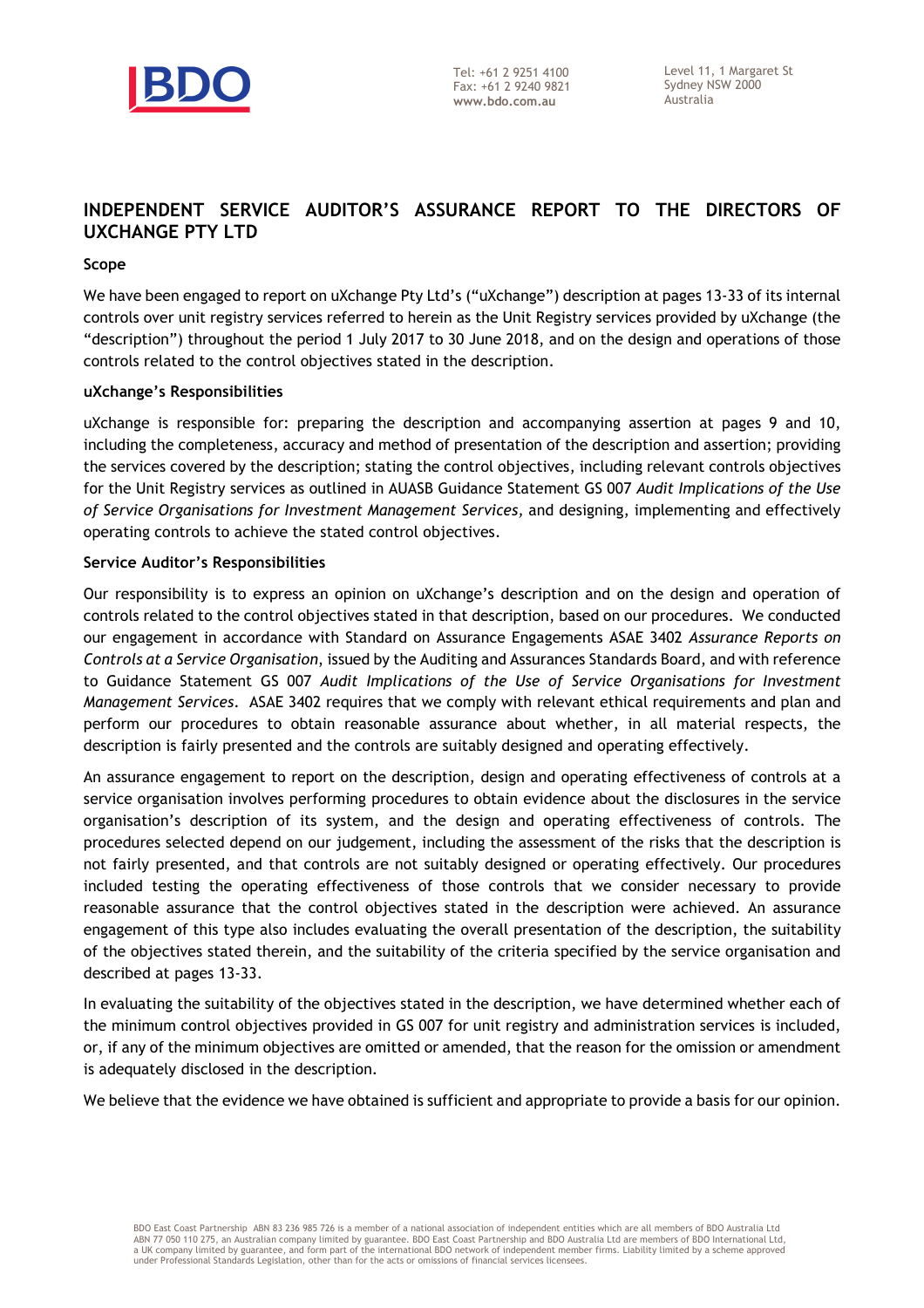

## **Our Independence and Quality Control**

We have complied with relevant ethical requirements related to assurance engagements, which are founded on fundamental principles of integrity, objectivity, professional competence and due care, confidentiality and professional behaviour.

The firm applies Auditing Standard ASQC1 Quality Control for Firms that Perform Audits and Reviews of Financial Reports and Other Financial Information, Other Assurance Engagements and Related Services Engagements and accordingly maintains a comprehensive system of quality control including documented policies and procedures regarding compliance with ethical requirements, professional standards and applicable legal and regulatory requirements.

## **Limitations of Controls at a Service Organisation**

uXchange's description is prepared to meet the common needs of a broad range of clients and their auditors and may not, therefore, include every aspect of the system that each individual client may consider important in its own particular environment. Also, because of their nature, controls at a service organisation may not prevent or detect all errors or omissions in processing or reporting transactions. Also, the projection of any evaluation of effectiveness to future periods is subject to the risk that controls at a service organisation may become inadequate or fail.

## **Opinion**

Our opinion has been formed on the basis of the matters outlined in this report. The criteria we used in forming our opinion are those described at pages 13-33. In our opinion, in all material respects:

- a) the description fairly presents the registry and information technology system related to uXchange's Unit Registry services as designed and implemented throughout the period from 1 July 2017 to 30 June 2018;
- b) the controls related to the control objectives stated in the description were suitably designed throughout the period from 1 July 2017 to 30 June 2018; and
- c) the controls tested, which were those necessary to provide reasonable assurance that the control objectives stated in the description were achieved, operated effectively throughout the period from 1 July 2017 to 30 June 2018.

## **Description of Tests of Controls**

The specific controls tested and the nature, timing and results of those tests are listed on pages 13-33.

#### **Intended Users and Purpose**

This report and the description of tests of controls on pages 13-33 are intended only for clients who have used uXchange's Unit Registry services and related Information Technology, and their auditors, who have a sufficient understanding to consider it, along with other information including information about controls operated by clients themselves, when assessing the risks of material misstatements of clients' financial reports/statements.

## **BDO East Coast Partnership**

RXO

**Arthur Milner Partner** Sydney, 19 September 2018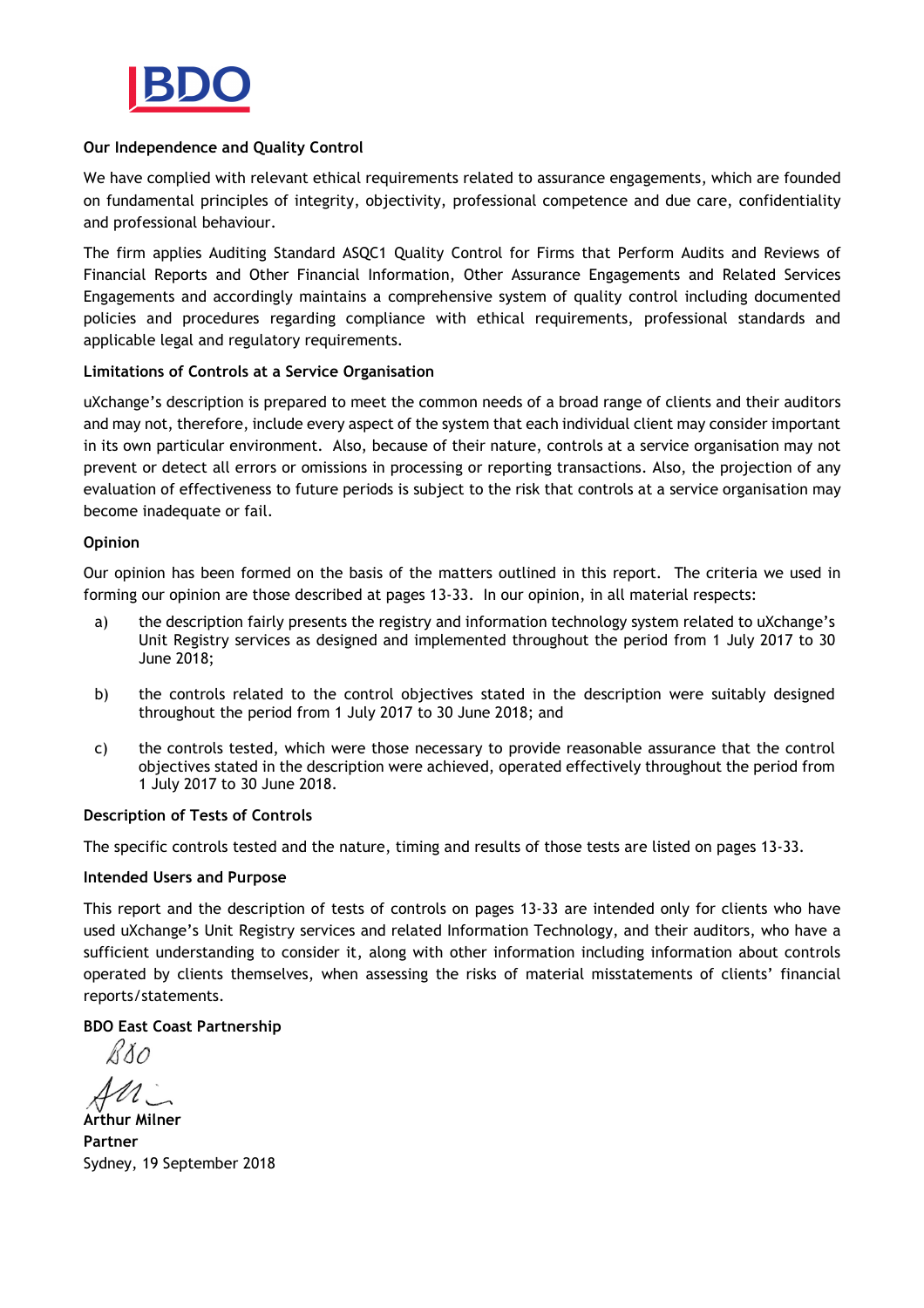

# <span id="page-12-0"></span>GS 007 CONTROLS MATRIX

The following represents the Directors description of control objectives and controls over the Registry and related Information Technology, and the auditor's description of the nature, timing and extent of auditor testing of controls and deviations identified. All controls were in operation for the period from 1 July 2017 to 30 June 2018.

## <span id="page-12-1"></span>REGISTRY (F)

## ACCEPTING CLIENTS

*F.1 New accounts are set up completely and accurately in accordance with client agreements and / or offer documents and any applicable regulations.*

New uXchange accounts are established electronically from the channel partner.

Validation of account information is undertaken by the channel partner through the Anti-Money Laundering (AML) / Know Your Customer (KYC) process of the financial advisor and the establishment of the Cash Management Account (CMA) for the client.

Account information is transmitted to uXchange to establish the account pending receipt of the signed application.

The new account number is confirmed electronically with the channel partner.

| <b>Control Activity by uXchange</b>                                                                                                                                | <b>Test of Controls Performed</b><br>by BDO                                                                                          | <b>Results of Tests</b> |
|--------------------------------------------------------------------------------------------------------------------------------------------------------------------|--------------------------------------------------------------------------------------------------------------------------------------|-------------------------|
| F.1.1 New uXchange accounts<br>are only established on receipt of<br>request from the channel partner<br>who has conducted the necessary<br>AML/KYC investigation. | For a sample of new client<br>accounts, verified that the<br>data request approval had<br>been received from the<br>channel partner. | No exceptions noted.    |

## *F.2**Complete and authorised client agreements are established prior to initiating accounting activity.*

The signed uXchange application form is returned via DocuSign through the intra-day polling process.

As part of application process the investor confirms they have received and read the uXchange PDS (supplied by the Financial Advisor).

On receipt of the signed application form the account is opened and activated by uXchange.

| <b>Control Activity by uXchange</b>                                                                                     | <b>Test of Controls Performed</b><br>by BDO                                                    | <b>Results of Tests</b> |
|-------------------------------------------------------------------------------------------------------------------------|------------------------------------------------------------------------------------------------|-------------------------|
| F.2.1 Accounts are only activated<br>once the signed uXchange<br>application form has been<br>received from the client. | For a sample of new client<br>accounts confirmed that the<br>signed agreement was in<br>place. | No exceptions noted.    |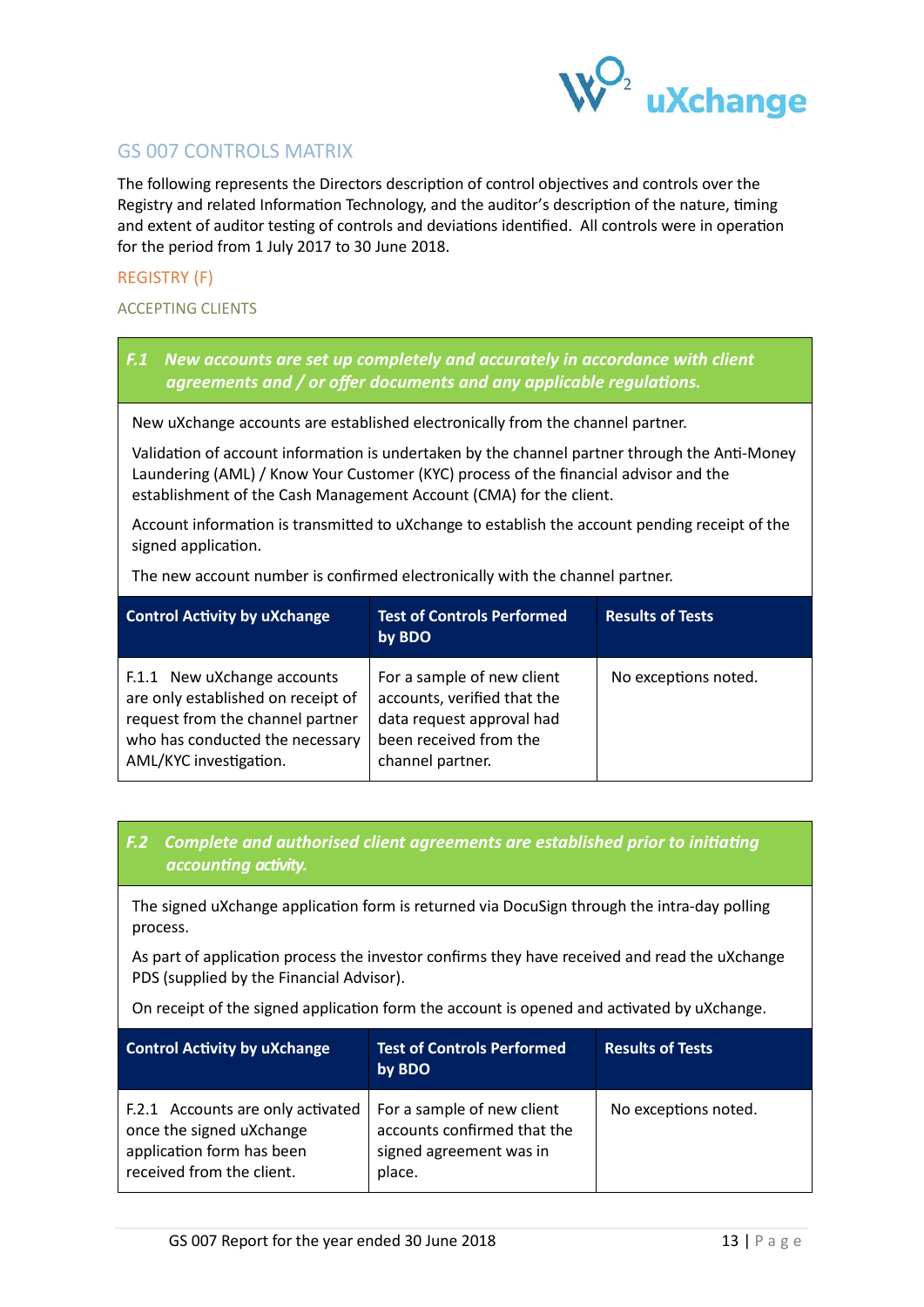

## AUTHORISING & PROCESSING TRANSACTIONS

## *F.3 New unitholder activity is clearly established and recorded completely, accurately and in a timely manner.*

uXchange account is activated once the DocuSign application form is received and filed by uXchange Pty Ltd.

Confirmation of the uXchange account new status is confirmed to channel partner.

| <b>Control Activity by uXchange</b>                                                                                                        | <b>Test of Controls Performed</b><br>by BDO                                              | <b>Results of Tests</b> |
|--------------------------------------------------------------------------------------------------------------------------------------------|------------------------------------------------------------------------------------------|-------------------------|
| F.3.1 Channel partner receives<br>confirmation that the investor's<br>account has been activated and<br>is ready for transaction activity. | Refer to F2.<br>Confirmation that signed<br>agreement is attached to<br>active accounts. | Refer to F2.            |

## *F.4 Unitholder applications, redemptions received are checked, sorted and distributed for processing in a timely manner.*

All application and redemption instructions for uXchange are created by the channel partner (once validated/approved) and submitted to uXchange electronically.

| <b>Control Activity by uXchange</b>                                                                                                                                                                                                                                                                                                      | <b>Test of Controls Performed</b><br>by BDO                                                                                                                                                  | <b>Results of Tests</b> |
|------------------------------------------------------------------------------------------------------------------------------------------------------------------------------------------------------------------------------------------------------------------------------------------------------------------------------------------|----------------------------------------------------------------------------------------------------------------------------------------------------------------------------------------------|-------------------------|
| Application and<br>F.4.1<br>redemption instructions for<br>each Managed Investment<br>Scheme, for each investor,<br>received from the channel<br>partner is loaded into the unit<br>registry system (i.e. NEO) for<br>processing the same business<br>day if received prior to the<br>Custodian cut off (11:00 am<br>each business day). | For a sample of accounts,<br>agreed that validated and<br>approved instructions had<br>been received.<br>Inspected the system to<br>ensure that the processing<br>was operating as intended. | No exceptions noted.    |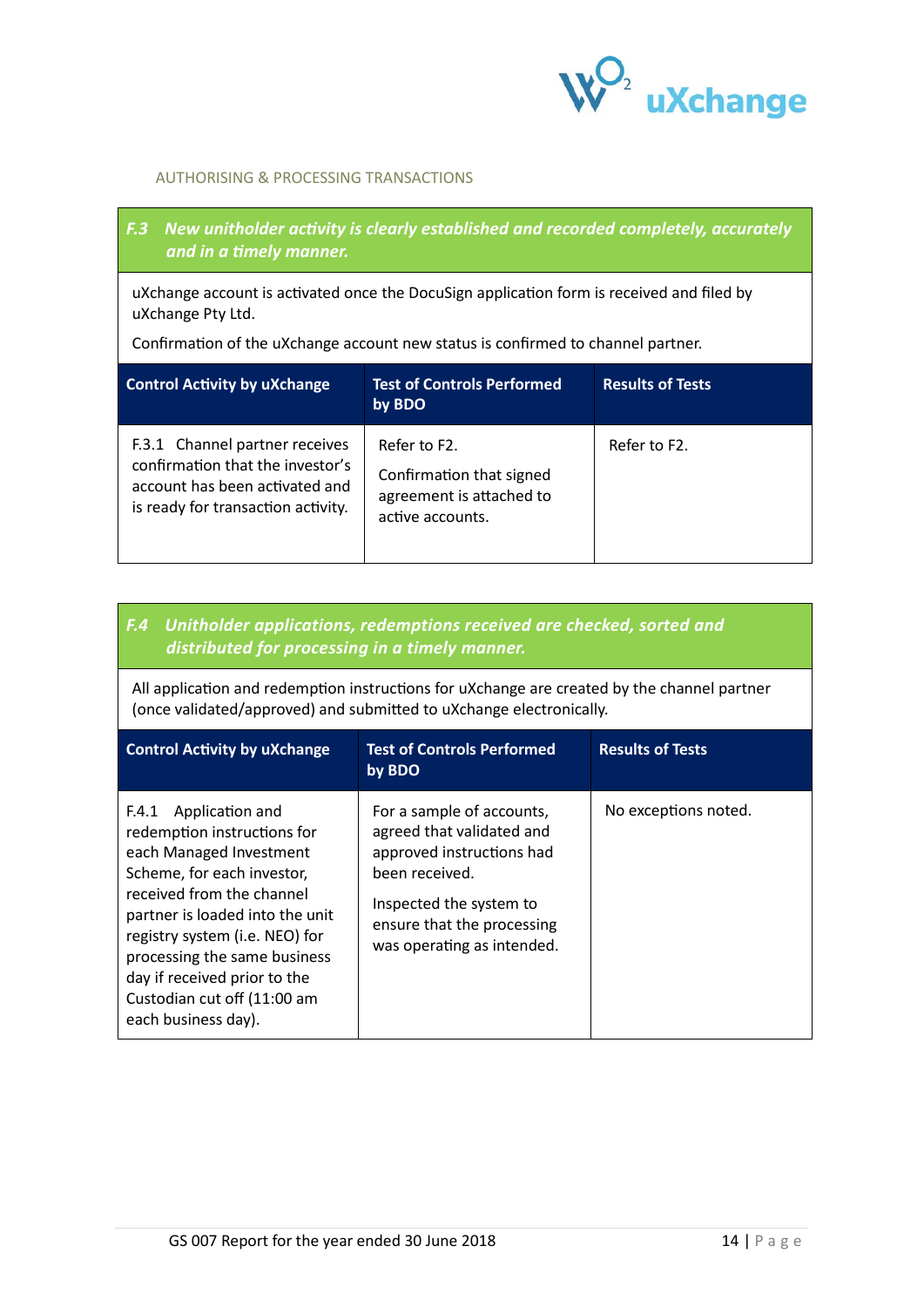

## *F.5**Unitholder transactions and adjustments are authorised, processed accurately, completely and in a timely manner.*

uXchange validates instructions and aggregates orders for each managed fund to send to the custodian with supporting cash to fund application instructions (see F.6).

| <b>Control Activity by uXchange</b>                                                                                                                                                                         | <b>Test of Controls Performed</b><br>by BDO                                              | <b>Results of Tests</b> |
|-------------------------------------------------------------------------------------------------------------------------------------------------------------------------------------------------------------|------------------------------------------------------------------------------------------|-------------------------|
| F.5.1 CMA available cash for each<br>investor is vetted for applications<br>to ensure instructions can be<br>funded. uXchange will only<br>process a Buy Order if there are<br>sufficient funds in the CMA. | Sighted the automatic data<br>feed and the NEO<br>reconciliation for a selected<br>date. | No exceptions noted.    |
| Validated application and<br>redemption instructions (orders)<br>are consolidated by managed<br>fund by NEO.                                                                                                |                                                                                          |                         |
| Aggregated orders by managed<br>fund are batched and sent to the<br>custodian by the agreed cut off<br>time each day (usually 11:00 am).                                                                    |                                                                                          |                         |
| Orders sent to the Custodian are<br>flagged as pending until<br>confirmation of the units bought<br>or sold are confirmed by batch.                                                                         |                                                                                          |                         |
| Transaction price is validated<br>against a third-party source<br>before the trade is confirmed in<br>the unit registry system.                                                                             |                                                                                          |                         |
| NEO reconciles the units received<br>against the contract date and the<br>price received from Financial<br>Express.                                                                                         |                                                                                          |                         |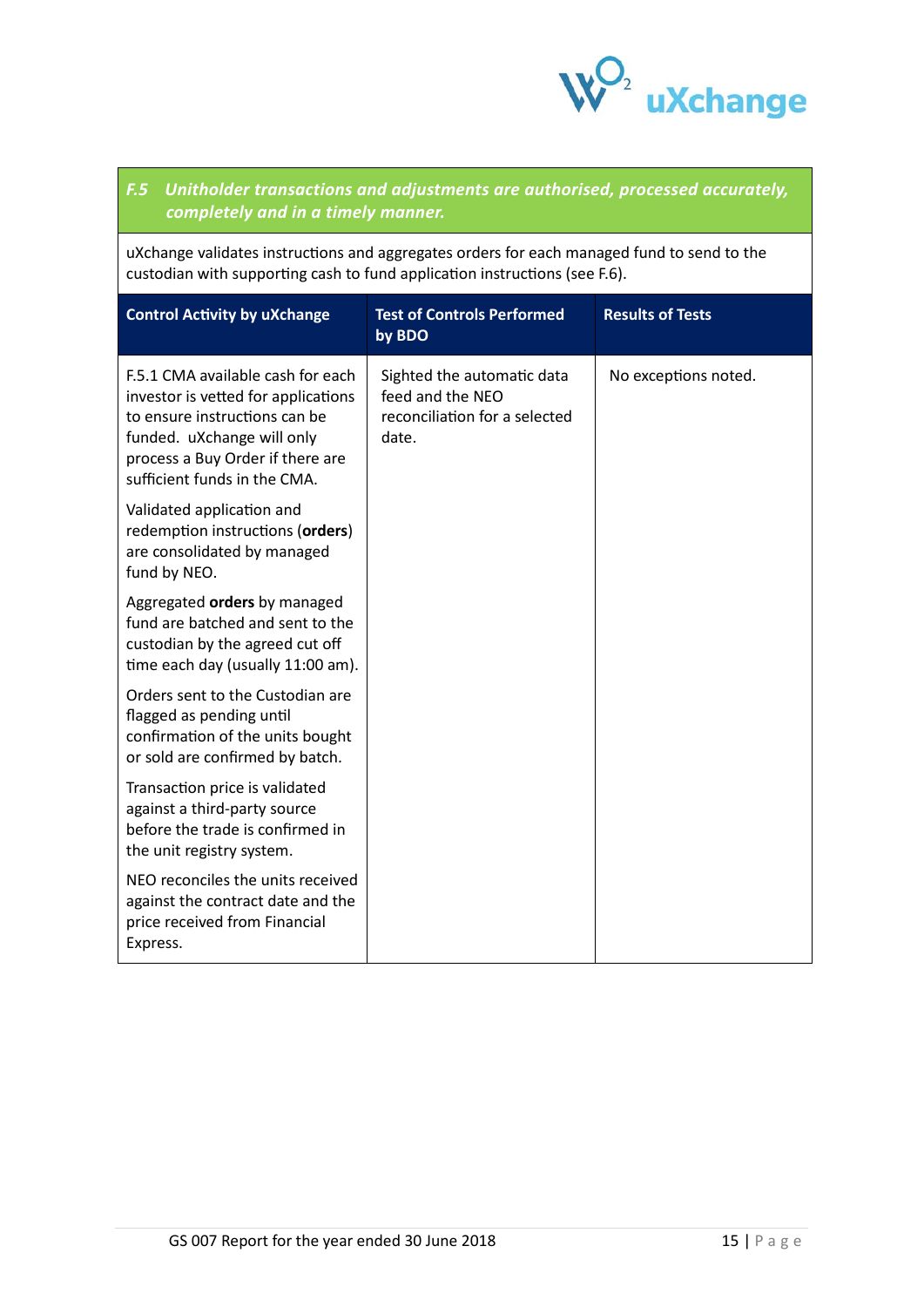

## *F.6 Cash receipts are processed accurately and banked promptly.*

Cash for application instructions are processed by uXchange from each investor linked CMA and credited to the uXchange Application Account. The uXchange application account is cleared to the custodians OMNI account daily via electronic funds transfer.

Redemption proceeds processed by the custodian are transferred to the uXchange redemptions account and cleared to each investor linked CMA once the cash is matched with the transaction file.

| <b>Control Activity by uXchange</b>                                                                                                                                                                                                                                                                                                                               | <b>Test of Controls Performed</b><br>by BDO                                                                                                                                                                                   | <b>Results of Tests</b> |
|-------------------------------------------------------------------------------------------------------------------------------------------------------------------------------------------------------------------------------------------------------------------------------------------------------------------------------------------------------------------|-------------------------------------------------------------------------------------------------------------------------------------------------------------------------------------------------------------------------------|-------------------------|
| F.6.1 Cash to cover application<br>instructions plus transaction fee<br>disclosed in PDS is collected<br>from each investor's linked<br>Macquarie CMA and transferred<br>RTGS to the uXchange<br>application account.<br>uXchange application account is<br>reconciled to the instruction file<br>and transferred to the<br>custodian's cash account each<br>day. | For a selected trade date,<br>inspected the system and<br>agreed that the transaction<br>had been appropriately<br>recognized through the<br>reconciliation of the system<br>data to the data feed<br>provided by the broker. | No exceptions noted.    |
| F.6.2 Cash amounts credited to<br>the uXchange redemptions<br>control account are reconciled<br>to investor instructions and<br>transferred (less the transaction<br>fee) RTGS to each investor linked<br>Macquarie CMA.                                                                                                                                          | Refer to F6.1.                                                                                                                                                                                                                | No exceptions noted.    |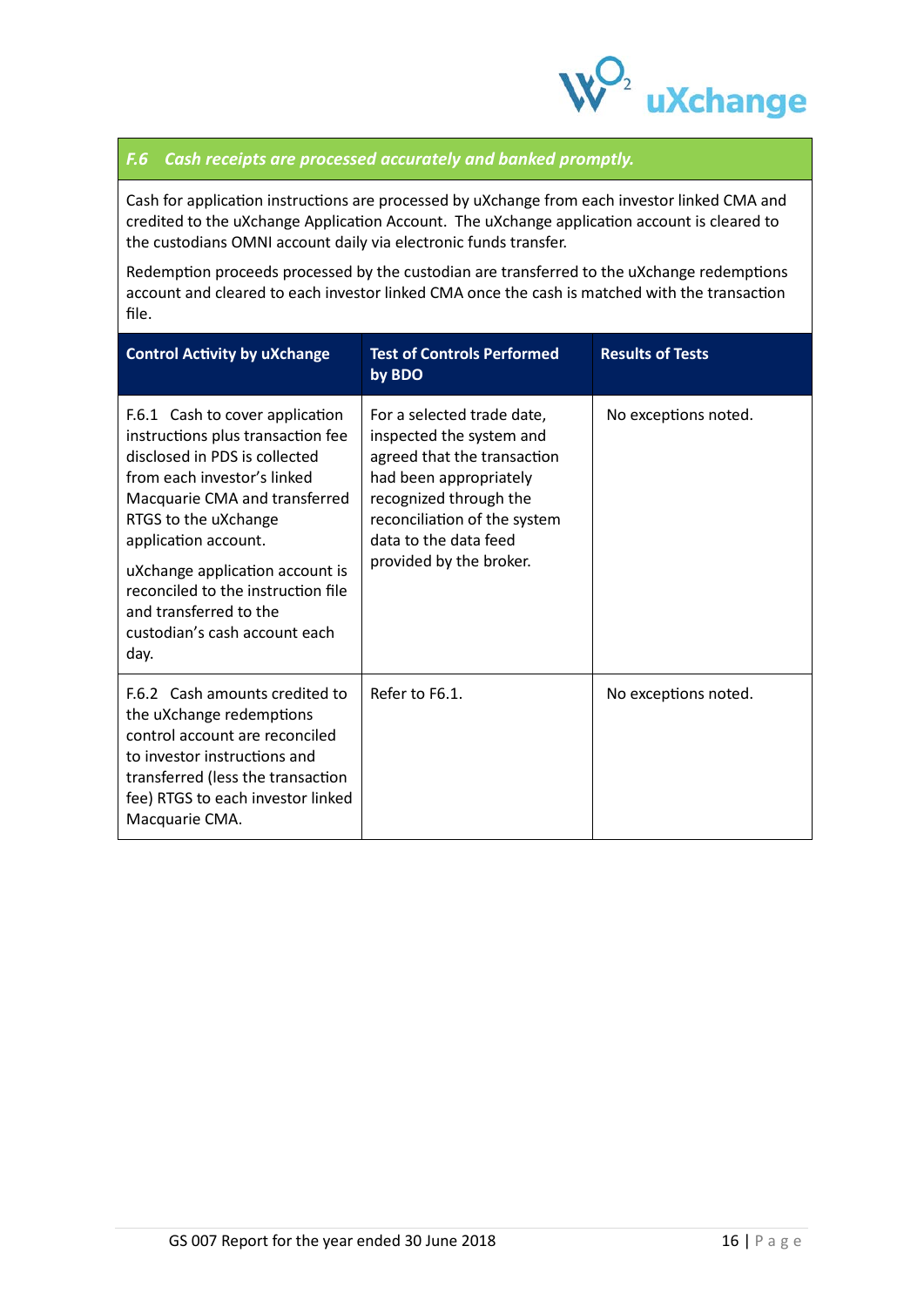

# *F.7 Cheques and confirmation letters issued are accurately generated, matched and authorised prior to dispatch.*

Contract notes are generated and emailed to investors once the custodian has confirmed units and uXchange has verified the unit price.

| <b>Control Activity by uXchange</b>                                                                                                                                  | <b>Test of Controls Performed by</b><br><b>BDO</b>                                                                                                         | <b>Results of Tests</b> |
|----------------------------------------------------------------------------------------------------------------------------------------------------------------------|------------------------------------------------------------------------------------------------------------------------------------------------------------|-------------------------|
| F.7.1 Custodian confirms all<br>transaction details of applications<br>and redemptions processed.<br>uXchange undertakes a daily<br>reconciliation of confirmations. | Refer to F12.                                                                                                                                              | No exceptions noted.    |
| F.7.2 A contract note is<br>automatically issued to channel<br>partner, emailed to client and<br>saved to the client record.                                         | For a selected trade date,<br>inspected the system and<br>confirmed that contract notes<br>were emailed to investors and<br>attached to the client record. | No exceptions noted.    |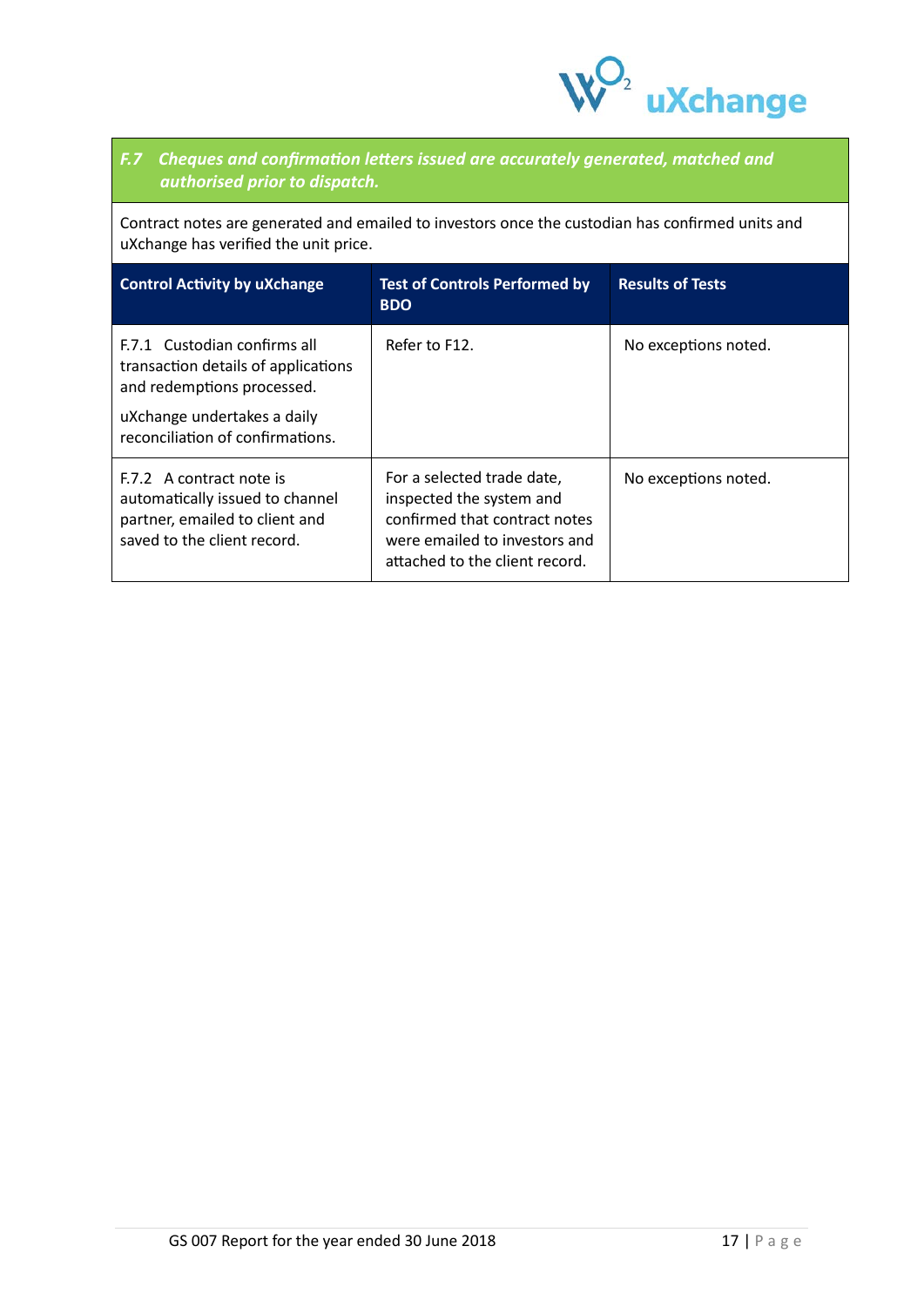

## *F.9 Distribution payments and reinvestments are complete, calculated in accordance with the authorised distribution and processed in a timely manner.*

Custodian (as registered unit holder with each issuer) reconciles distribution payments and reinvestment and:

- a. Prepares distribution transaction file and sends to uXchange; and
- b. Remits cash payments to the uXchange distribution bank account.

| <b>Control Activity by uXchange</b>                                                                                                                                                                                                                                                              | <b>Test of Controls Performed by</b><br><b>BDO</b>                                                         | <b>Results of Tests</b> |
|--------------------------------------------------------------------------------------------------------------------------------------------------------------------------------------------------------------------------------------------------------------------------------------------------|------------------------------------------------------------------------------------------------------------|-------------------------|
| F9.1 uXchange receives and loads<br>distribution transaction file.<br>The transactions are reconciled to<br>cash receipts processed by the<br>Custodian and disaggregated to<br>underlying investor accounts and<br>cash distribution amounts paid to<br>each investors linked Macquarie<br>CMA. | Inspected the system and<br>confirmed that transactions<br>had been loaded, categorized<br>and reconciled. | No exceptions noted.    |
| F9.2 Reinvestment transactions<br>are disaggregated to underlying<br>investor accounts and reconciled<br>against reported holding by the<br>custodian.                                                                                                                                           | Refer to F9.1.                                                                                             | No exceptions noted.    |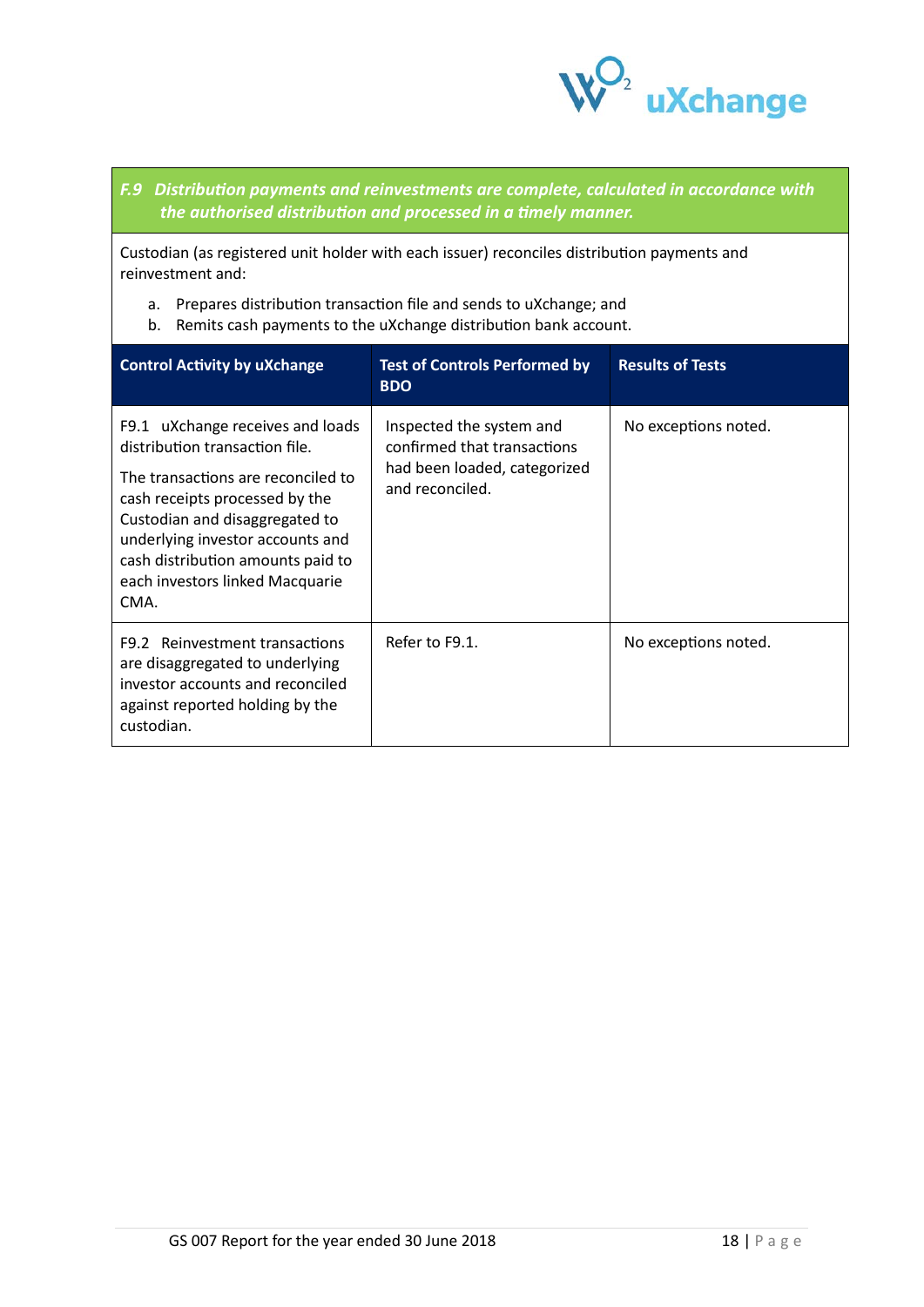

## MAINTAINING FINANCIAL AND OTHER RECORDS

## *F.10 Accounts are administered in accordance with client agreements.*

uXchange is an IDPS-like scheme that is required to operate in accordance with its Product Disclosure Statement (PDS). Investors sign an application which requires the authorised signatory of the entity joining uXchange to attest that they have sighted and read the PDS.

The application and PDS forms the basis of a client agreement.

Other than fees all other aspects of the PDS are covered by the other controls in this Matrix.

| <b>Control Activity by uXchange</b>                                                         | <b>Test of Controls Performed</b><br>by BDO                                                                             | <b>Results of Tests</b> |
|---------------------------------------------------------------------------------------------|-------------------------------------------------------------------------------------------------------------------------|-------------------------|
| F.10.1 Fees to Investors are<br>processed in accordance with those<br>disclosed in the PDS. | For a sample of client<br>accounts agreed the fees<br>were calculated in<br>accordance with the signed<br>PDS document. | No exceptions noted.    |

## *F.11 Changes to non-monetary unitholder data (for example, address changes and changes in allocation instructions) are authorised and correctly recorded in a timely basis.*

Financial Advisors are responsible for advising / updating non-monetary unitholder data on uXchange in accordance with the distribution agreement executed with each AFSL using uXchange for client investments.

| <b>Control Activity by uXchange</b>                                                     | <b>Test of Controls Performed</b><br>by BDO                                                                                                 | <b>Results of Tests</b> |
|-----------------------------------------------------------------------------------------|---------------------------------------------------------------------------------------------------------------------------------------------|-------------------------|
| F.11.1 Changes made by advisors<br>are updated and maintained<br>correctly by uXchange. | For a sample of client<br>accounts, agreed the<br>approved documents from<br>financial advisors were<br>maintained in the client<br>record. | No exceptions noted.    |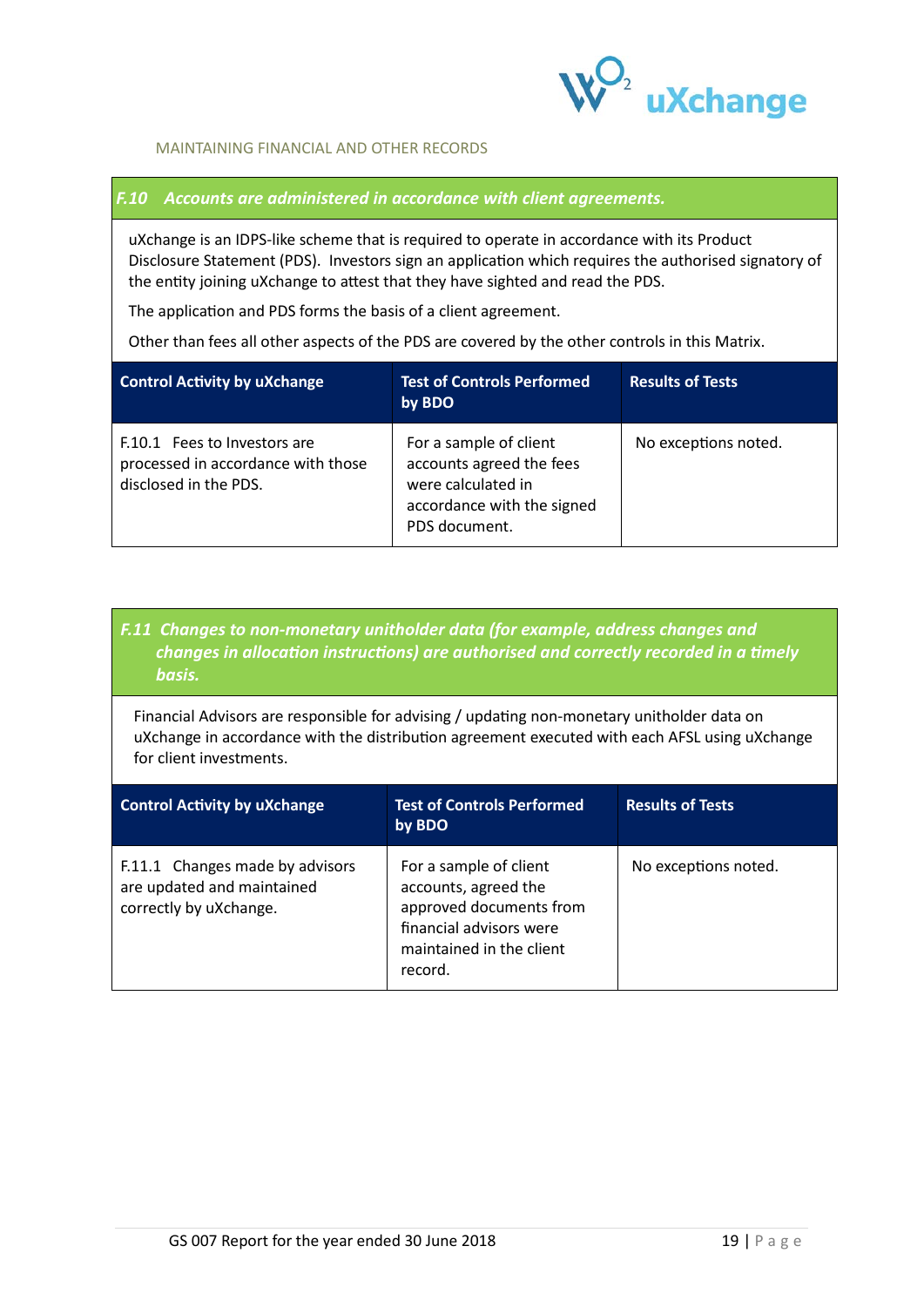

## *F.12 Registrar records accurately reflect shares, units and cash held by third parties.*

Investor holding in each fund maintained by NEO is reconciled regularly to the records maintained by the custodian.

Cash clearing accounts held by uXchange are reconciled and cleared at least weekly.

| <b>Control Activity by uXchange</b>                                                                                                                                                                                       | <b>Test of Controls Performed</b><br>by BDO                                                                                                          | <b>Results of Tests</b> |
|---------------------------------------------------------------------------------------------------------------------------------------------------------------------------------------------------------------------------|------------------------------------------------------------------------------------------------------------------------------------------------------|-------------------------|
| F.12.1 Daily investor transactions<br>are batched and reconciled to<br>aggregated transactions held by<br>the custodian.<br>Daily and monthly holding<br>reconciliations are undertaken by<br>the uXchange administrator. | By observation, confirmed<br>that the reconciliation<br>process occurs to ensure<br>transactions have been<br>completely and accurately<br>recorded. | No exceptions noted.    |
| Reconciliation differences between<br>NEO and custody records are<br>promptly resolved.                                                                                                                                   |                                                                                                                                                      |                         |
| Cash clearing accounts reconciled<br>and cleared on a daily basis.                                                                                                                                                        |                                                                                                                                                      |                         |

| F.13 Unit activity is recorded completely, accurately and positions are regularly<br>reconciled. |                                             |                         |
|--------------------------------------------------------------------------------------------------|---------------------------------------------|-------------------------|
|                                                                                                  |                                             |                         |
| <b>Control Activity by uXchange</b>                                                              | <b>Test of Controls Performed</b><br>by BDO | <b>Results of Tests</b> |
| Refer to F12.1.                                                                                  | Refer to F12.1.                             | Refer to F12.1.         |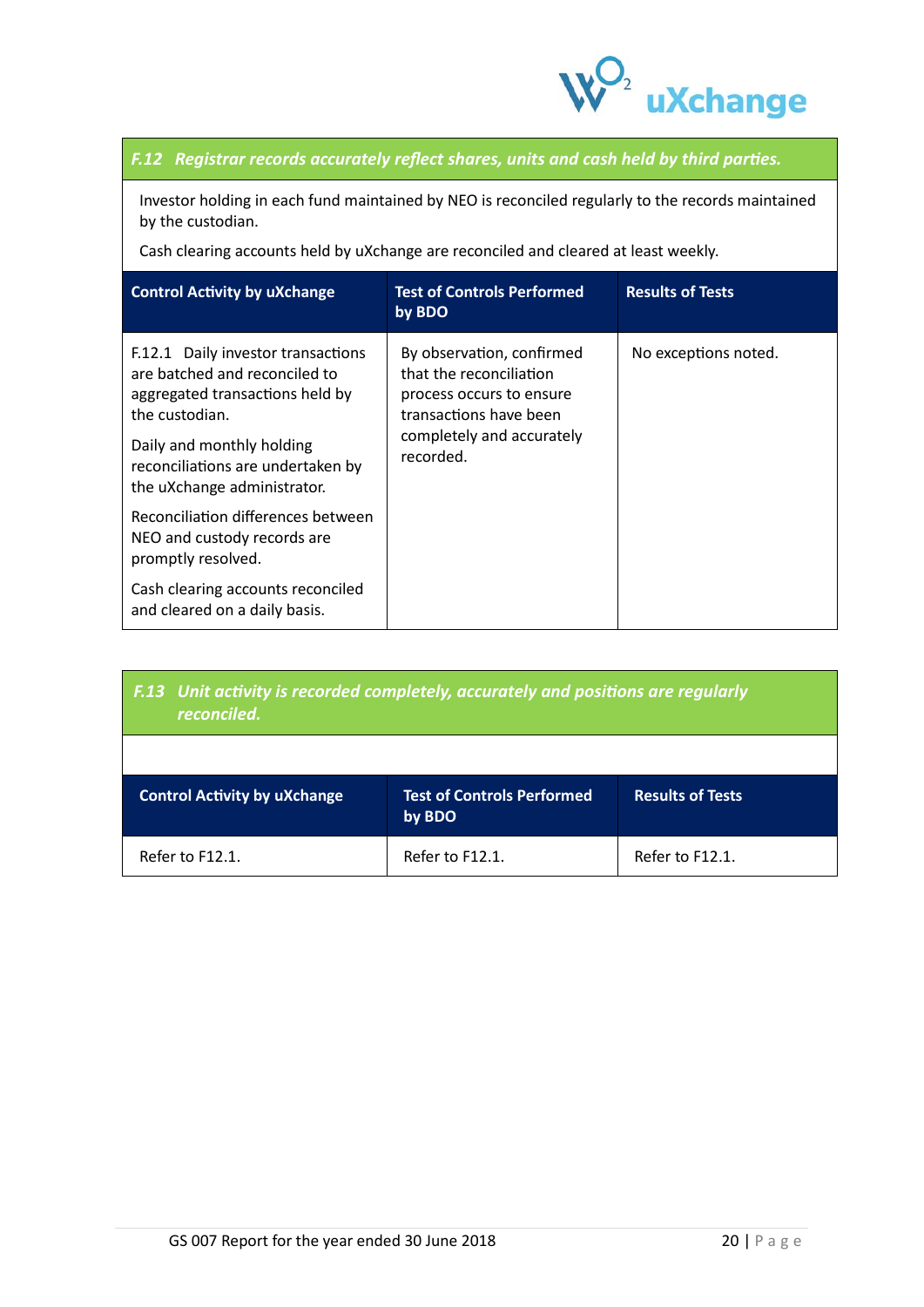

## SAFEGUARDING ASSETS

| <b>F.14</b> Lost and stolen certificates are recorded in a timely manner                       |                                                                                 |                         |
|------------------------------------------------------------------------------------------------|---------------------------------------------------------------------------------|-------------------------|
| Unit certificates are reissued only at the financial advisor instruction.                      |                                                                                 |                         |
| <b>Control Activity by uXchange</b>                                                            | <b>Test of Controls Performed</b><br>by BDO                                     | <b>Results of Tests</b> |
| F.14.1 Unit certificates are issued<br>to the registered holder and advisor<br>electronically. | There were no instances of<br>lost or stolen certificates<br>during the period. | Not applicable.         |

## MONITORING COMPLIANCE

## *F.15 Transaction errors are identified, notified to clients and unit holders in accordance with client agreements and rectified if necessary.*

Daily and monthly reconciliations performed to ensure uXchange unit registry accords with the custodian records.

uXchange also validates custody records with external data providers to ensure unit prices and distribution payments are correctly processed by the custodian.

| <b>Control Activity by uXchange</b>                                                                                                                                                                              | <b>Test of Controls Performed</b><br>by BDO                                                                                                                                                         | <b>Results of Tests</b> |
|------------------------------------------------------------------------------------------------------------------------------------------------------------------------------------------------------------------|-----------------------------------------------------------------------------------------------------------------------------------------------------------------------------------------------------|-------------------------|
| F.15.1 Investor accounts are<br>reconciled to the custodian records<br>at least monthly.                                                                                                                         | Refer to F12.1.                                                                                                                                                                                     | No exceptions noted.    |
| F.15.2 All transactions are<br>validated for consistency with unit<br>prices provided by an external data<br>provider and checked within<br>tolerance.                                                           | Refer to F12.1.                                                                                                                                                                                     | No exceptions noted.    |
| F.15.3 Expected dividend payments<br>are accrued in uXchange and by the<br>channel partner from information<br>provided by an external data<br>provider. Actual receipts are<br>reconciled against the accruals. | Inspected the system and<br>agreed distributions had been<br>accrued within the expected<br>timeframe.<br>This is an automatic process<br>completed as part of the daily<br>reconciliation process. | No exceptions noted.    |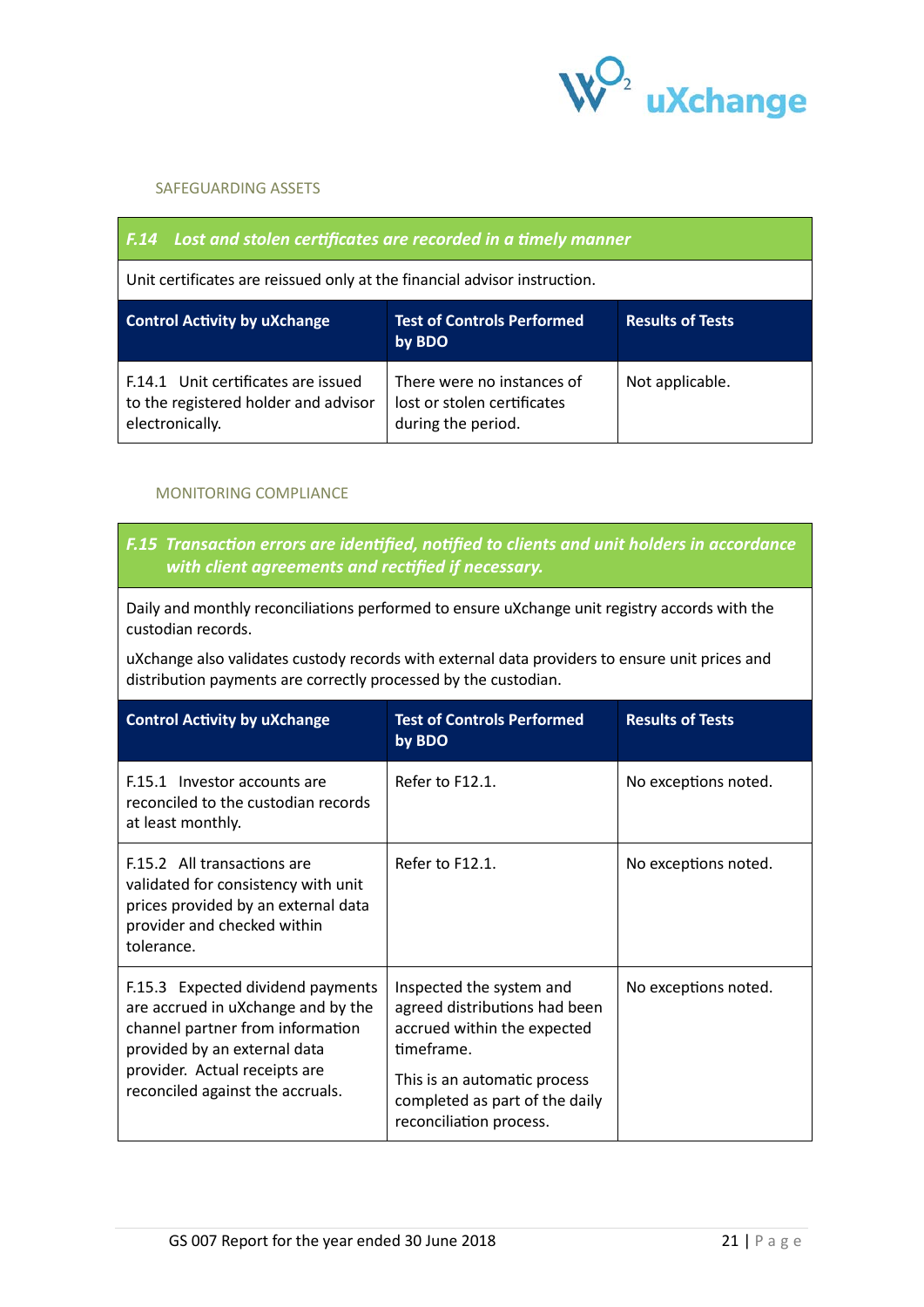

## MONITORING SUBSERVICE ORGANISATIONS

## *F.16 Appointments of subservice organisations, including those providing registry services, are approved, subservice organisations are properly managed and their activities are adequately monitored on a timely basis.*

The records of uXchange, NEO and the channel provider are reconciled daily to ensure all consistently record correct holdings.

NEO is a subservice organisation to uXchange and its performance is monitored every day.

| <b>Control Activity by uXchange</b>                                                                                                     | <b>Test of Controls Performed</b><br>by BDO                                                                          | <b>Results of Tests</b> |
|-----------------------------------------------------------------------------------------------------------------------------------------|----------------------------------------------------------------------------------------------------------------------|-------------------------|
| F.16.1 Third party service<br>agreements are reviewed and<br>approved by senior management to<br>ensure alignment to business<br>needs. | Observed the signed<br>contract between NEO and<br>uXchange and noted that it<br>was signed by senior<br>management. | No exceptions noted.    |

## REPORTING TO CLIENTS

## *F.17 Client reporting is complete, accurate and processed within required timescales*

uXchange as an IDPS-like scheme is required to report to Investors each quarter.

uXchange also has annual reporting obligations.

| <b>Control Activity by uXchange</b>                                                                                                                                                                                                                         | <b>Test of Controls Performed</b><br>by BDO                                                                     | <b>Results of Tests</b> |
|-------------------------------------------------------------------------------------------------------------------------------------------------------------------------------------------------------------------------------------------------------------|-----------------------------------------------------------------------------------------------------------------|-------------------------|
| F.17.1 Quarterly reports prepared<br>in accordance with the Class Order<br>covering IDPS-like schemes are<br>provided to Investors within one<br>month of each quarter.                                                                                     | For a sample of clients,<br>inspected and confirmed the<br>quarterly reports issued to<br>investors.            | No exceptions noted.    |
| F.17.2 Annual reports prepared in<br>accordance with the Class order<br>covering IDPS-like schemes are<br>provided to investors by the 30 <sup>th</sup><br>September each year.<br>Note - The 2017-18 financial year is<br>the inaugural year of operation. | For a sample of clients,<br>inspected and confirmed the<br>September 2017 annual<br>report issued to investors. | No exceptions noted.    |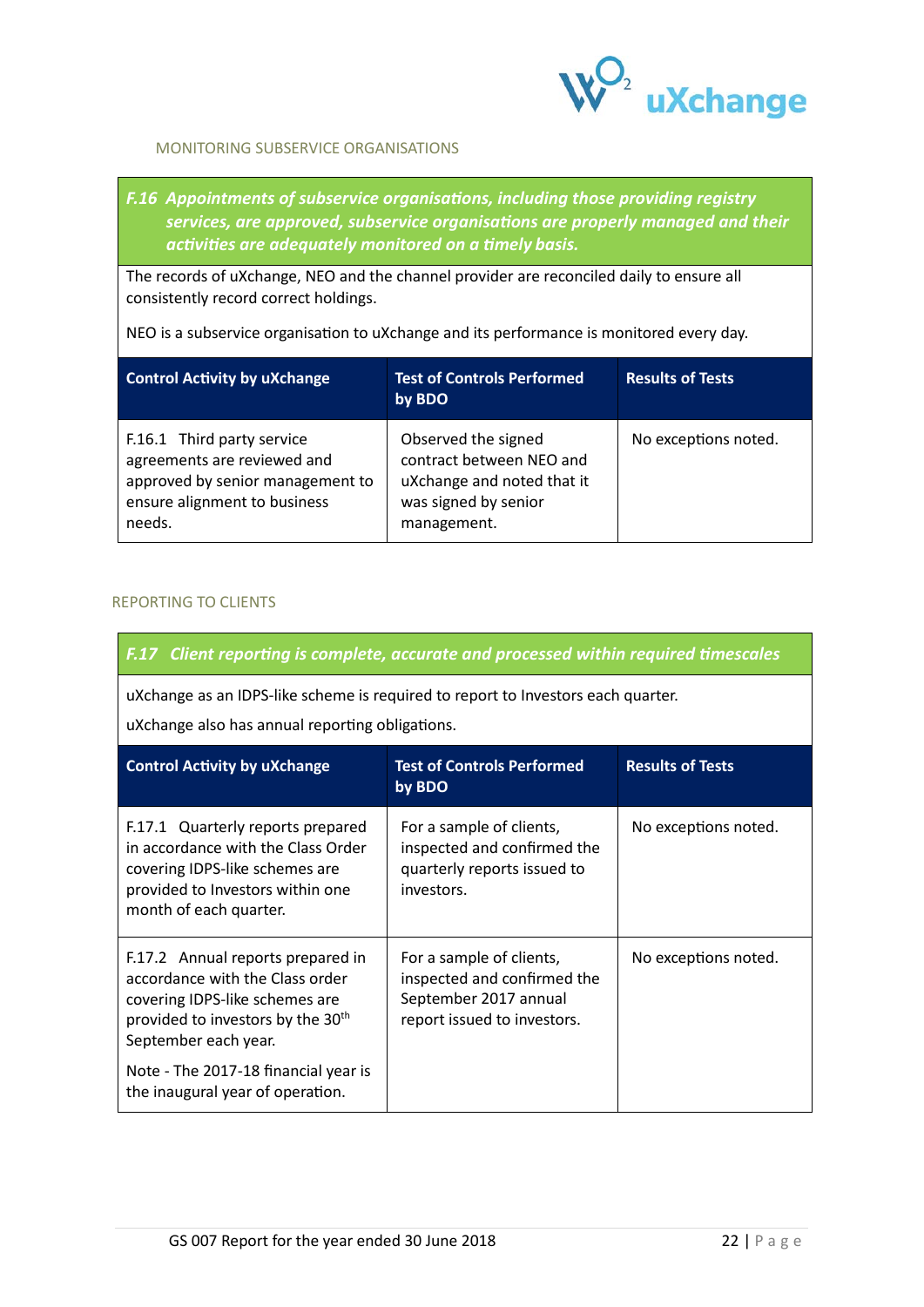

# INFORMATION TECHNOLOGY (G)

 $\mathcal{L}^{\mathcal{L}}(\mathcal{L}^{\mathcal{L}}(\mathcal{L}^{\mathcal{L}}(\mathcal{L}^{\mathcal{L}}(\mathcal{L}^{\mathcal{L}}(\mathcal{L}^{\mathcal{L}}(\mathcal{L}^{\mathcal{L}}(\mathcal{L}^{\mathcal{L}}(\mathcal{L}^{\mathcal{L}}(\mathcal{L}^{\mathcal{L}}(\mathcal{L}^{\mathcal{L}}(\mathcal{L}^{\mathcal{L}}(\mathcal{L}^{\mathcal{L}}(\mathcal{L}^{\mathcal{L}}(\mathcal{L}^{\mathcal{L}}(\mathcal{L}^{\mathcal{L}}(\mathcal{L}^{\mathcal{L$ 

## RESTRICTING ACCESS TO SYSTEMS AND DATA

| G1.  Physical access to computer networks, equipment, storage media and program<br>documentation is restricted to authorized individuals                                  |                                                                                                                                                                                                                                                                                                |                         |
|---------------------------------------------------------------------------------------------------------------------------------------------------------------------------|------------------------------------------------------------------------------------------------------------------------------------------------------------------------------------------------------------------------------------------------------------------------------------------------|-------------------------|
| <b>Control Activity by uXchange</b>                                                                                                                                       | <b>Test of Controls Performed by</b><br><b>BDO</b>                                                                                                                                                                                                                                             | <b>Results of Tests</b> |
| G1.1. Access to critical information<br>infrastructure is located on<br>AWS.                                                                                              | Inquired with management and<br>inspected the premises, to confirm<br>that no infrastructure equipment<br>resided in the uXchange office.                                                                                                                                                      | No exceptions noted.    |
|                                                                                                                                                                           | Confirmed through inspection of<br>digital contract agreement and<br>invoices. Servers are owned and<br>hosted in AWS designated data<br>centers.                                                                                                                                              |                         |
| <b>G1.2.</b> Core business computer<br>systems reside on Amazon<br>Web Services cloud<br>environment. No uXchange<br>personnel have physical                              | Observed the on-line<br>administration console, to verify<br>that core systems owned and<br>hosted in Amazon Web Services<br>cloud environment.                                                                                                                                                | No exceptions noted.    |
| access to this environment.                                                                                                                                               | Validated the signed digital<br>contract between Amazon Web<br>Services (AWS) and uXchange to<br>ascertain that AWS responsible for<br>managing physical access to the<br>data centers.                                                                                                        |                         |
| G1.3. Backups are logical (i.e. non-<br>physical), stored in 2 separate<br>areas:<br>1. AWS - S3 environment,<br>2. FTP environment resides<br>within Web 24 Data Centre. | Inquired with CTO key backup<br>are performed by AWS.<br>Inspected SOC 2 report to<br>confirm backup are performed<br>for managed services customers<br>in S3 environment.                                                                                                                     | No exceptions noted.    |
| G1.4. Source code, pseudo code,<br>and other programming<br>documentation is stored<br>electronically, access<br>restricted to the Development<br>team.                   | Inquired with Change Manager<br>that code is maintained and<br>managed within web-based<br>version control repository of<br>Atlassian Bitbucket.<br>Inspected the list of users with<br>access to the development<br>branch within Bitbucket to<br>confirm only 3rd party<br>Development team. | No exceptions noted.    |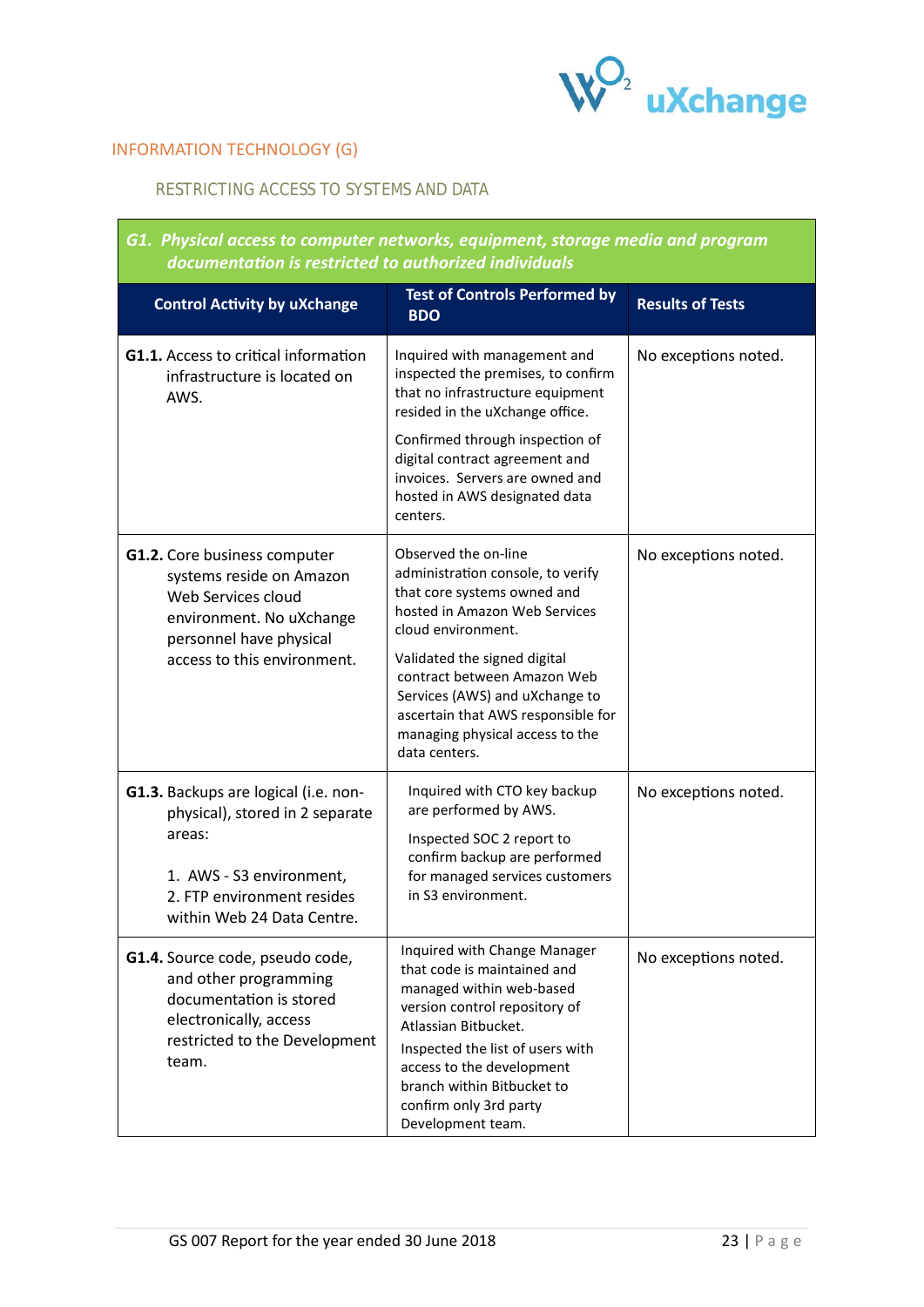

*G2. Logical access to computer systems, programs, master data, client data, transaction data and parameters, including access by administrators to applications, databases, systems and networks, is restricted to authorized individuals via information security tools and techniques.*

| <b>Control Activity by uXchange</b>                                                                                             | <b>Test of Controls Performed</b><br>by BDO                                                                                                                                                                                                                                        | <b>Results of Tests</b>                                                                   |
|---------------------------------------------------------------------------------------------------------------------------------|------------------------------------------------------------------------------------------------------------------------------------------------------------------------------------------------------------------------------------------------------------------------------------|-------------------------------------------------------------------------------------------|
| <b>G2.1</b> Access to key systems<br>corporate is restricted using a<br>username and password<br>authentication.                | Inquired with the CTO to<br>confirm that enterprise<br>version services of the cloud-<br>based G Suite are used for<br>corporate network. Observed<br>G Suite user console to<br>determine that passwords<br>authentication is configured,<br>controlled and managed by<br>Google. | No exceptions noted.                                                                      |
|                                                                                                                                 | Inspected the G Suite user<br>console to confirm that unique<br>user names are configured.                                                                                                                                                                                         |                                                                                           |
|                                                                                                                                 | Inspected the G Suite<br>administrator console to<br>confirm only CTO and<br>directors have access to add<br>users to G suite.                                                                                                                                                     |                                                                                           |
| <b>G2.2</b> User accounts in respect of<br>staff commencements,<br>movements and terminations<br>are authorised by the relevant | Inspected the list of current<br>user account to confirm staff<br>commencements, movements<br>and termination.                                                                                                                                                                     | Exceptions noted.<br>Evidence<br>demonstrating<br>authorization of                        |
| business managers in line<br>with the corporate security<br>access policy.                                                      | Inspected e-mails evidence to<br>validate user account<br>creations and terminations<br>were authorized by relevant<br>personnel.                                                                                                                                                  | access provisioning<br>was not available for<br>testing.                                  |
| <b>G2.3</b> G-Suite users and other<br>business systems user<br>accounts are reviewed<br>annually.                              | Inquired with CTO to confirm<br>review is performed for user<br>accounts within G Suite.                                                                                                                                                                                           | Exceptions noted.<br>No evidence was<br>available to<br>demonstrate the<br>annual review. |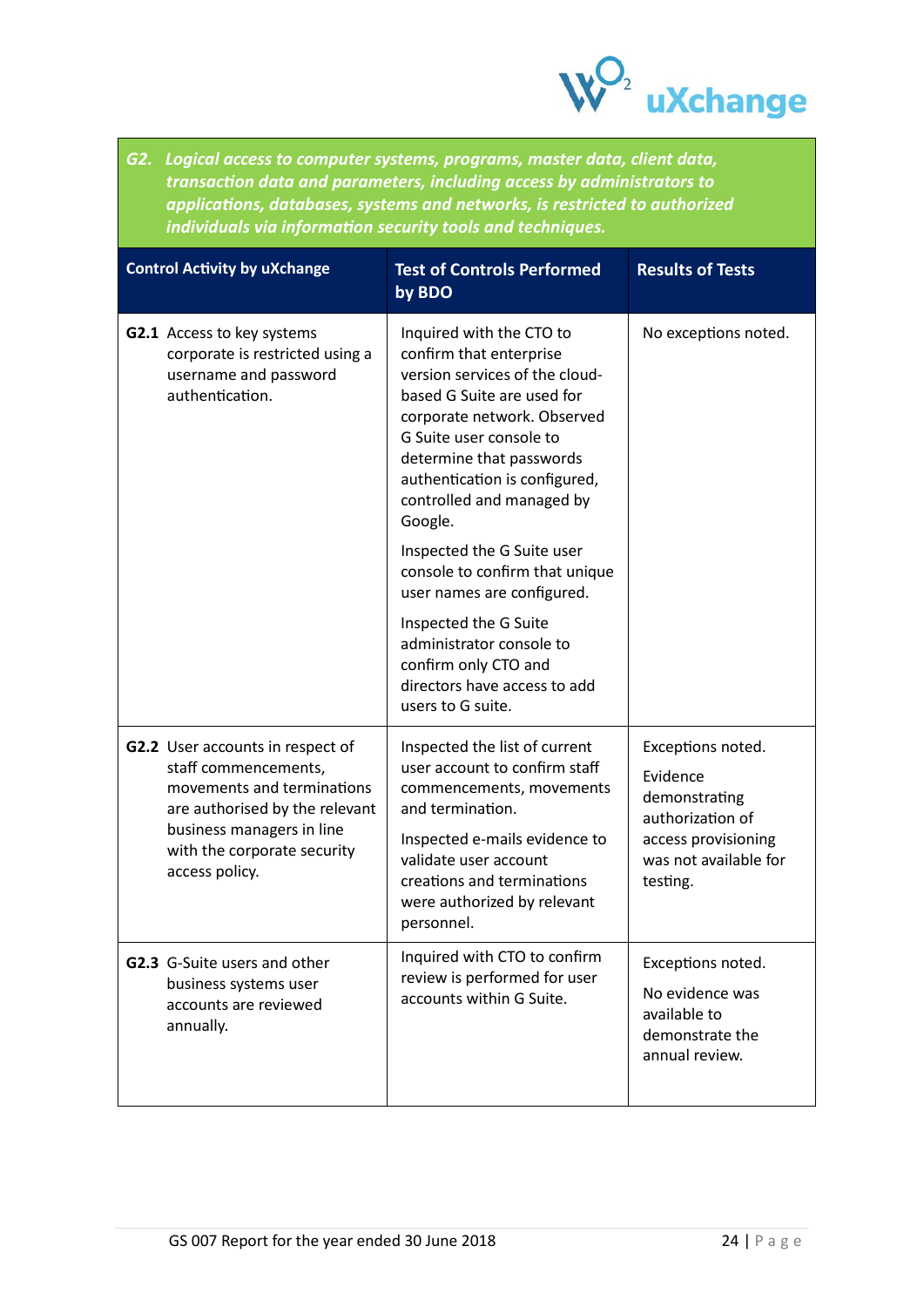

| <b>Control Activity by uXchange</b>                                                                                                    | <b>Test of Controls Performed</b><br>by BDO                                                                                                                                                                                                                                                                | <b>Results of Tests</b> |
|----------------------------------------------------------------------------------------------------------------------------------------|------------------------------------------------------------------------------------------------------------------------------------------------------------------------------------------------------------------------------------------------------------------------------------------------------------|-------------------------|
| <b>G2.4</b> Access to systems<br>administrator production<br>environment accounts are<br>restricted to IT personnel as<br>appropriate. | Inquired with the CTO to<br>confirm access to production<br>environment on the server<br>level is restricted to key<br>system admin function<br>personnel.<br>Inspected users with<br>production server access to<br>validate they are appropriate<br>to have access as per their job<br>responsibilities. | No exceptions noted.    |
| G2.5 Appropriate audit trails are<br>activated to captured events.<br>Trigger events are built in to<br>alert System Administration.   | Inspected the administrator<br>console of the uXchange<br>application to confirm audit<br>trails are activated to log user-<br>based events.                                                                                                                                                               | No exceptions noted.    |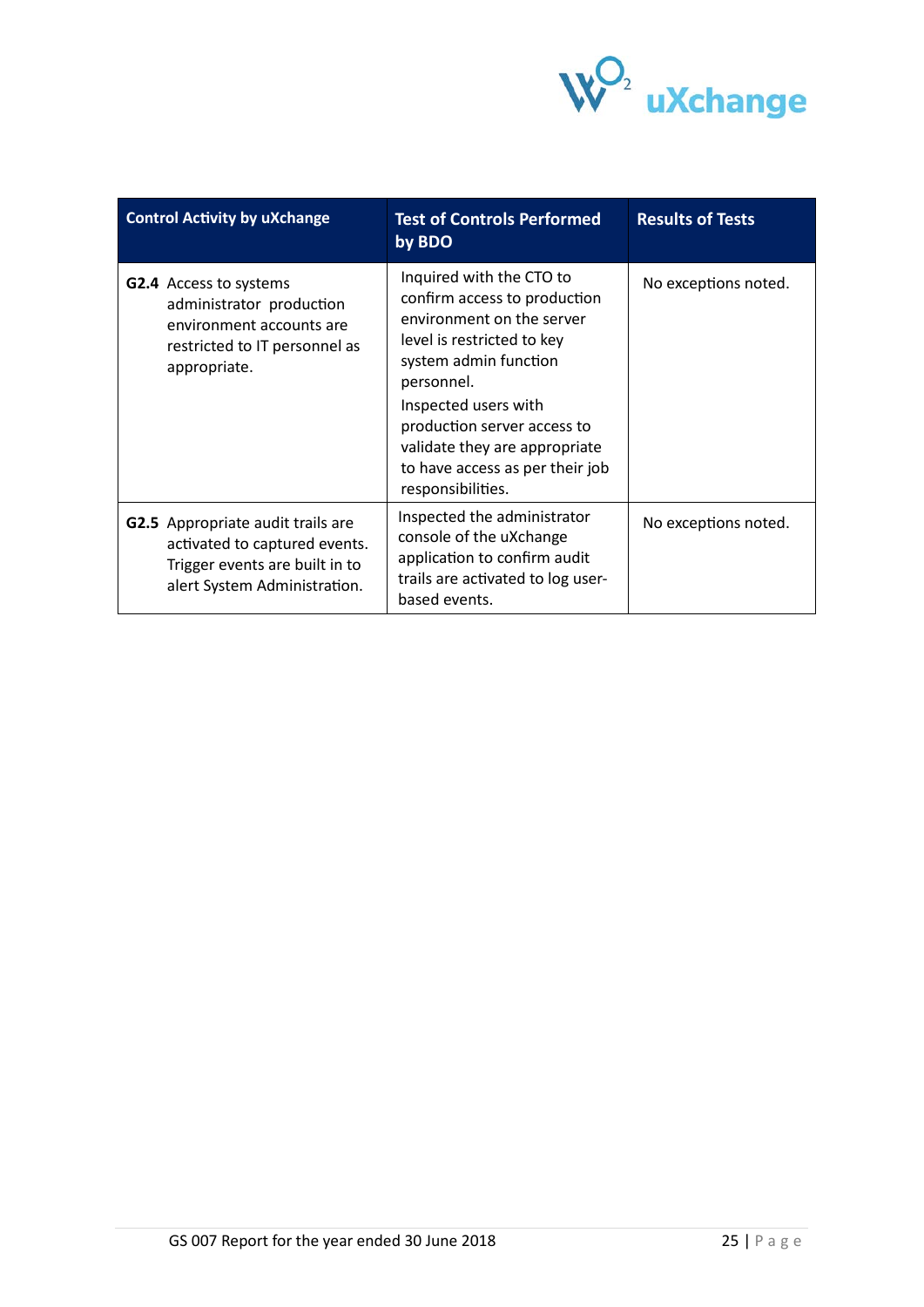

| G3. Segregation of incompatible duties is defined, implemented and enforced by |
|--------------------------------------------------------------------------------|
| $\mathsf I$ logical security controls in accordance with job roles $\mathsf I$ |

| <b>Control Activity by uXchange</b>                                                                                                                                                         | <b>Test of Controls Performed</b><br>by BDO                                                                                                                                                                                                                                            | <b>Results of Tests</b> |
|---------------------------------------------------------------------------------------------------------------------------------------------------------------------------------------------|----------------------------------------------------------------------------------------------------------------------------------------------------------------------------------------------------------------------------------------------------------------------------------------|-------------------------|
| <b>G3.1</b> Development environments<br>are restricted to the IT<br>development team, while<br>production environments are<br>restricted to the IT<br>infrastructure and database<br>teams. | Confirmed with Change<br>Manager that there are three<br>separate environments - Test,<br>Staging and Production.<br>Confirmed with Change<br>Manager access to<br>development environment is<br>restricted to 5 developers and<br>production environment is<br>restricted to the CTO. | No exceptions noted.    |

## AUTHORISING AND PROCESSING TRANSACTIONS

# *G4. IT processing is authorized and scheduled appropriately and exceptions are identified and resolved in a timely manner*

| <b>Control Activity by uXchange</b>                                                                                                                                                           | <b>Test of Controls Performed</b><br>by BDO                                                                                                                                                                                                                                                                          | <b>Results of Tests</b> |
|-----------------------------------------------------------------------------------------------------------------------------------------------------------------------------------------------|----------------------------------------------------------------------------------------------------------------------------------------------------------------------------------------------------------------------------------------------------------------------------------------------------------------------|-------------------------|
| G4.1 Scheduled processes are<br>automatically managed via<br>Amazon Web Services.<br>Process failure alerts are<br>emailed to the IT are visible<br>via the online administration<br>console. | Observed the AWS contract to<br>ascertain scheduled<br>processing are controlled and<br>managed by AWS.<br>Inspected email alerts and<br>warnings for process failure<br>from the production system<br>share with CTO.<br>Inquired the CTO to confirm<br>action required is registered<br>into the Help Desk system. | No exceptions noted.    |
| <b>G4.2</b> IT processing is managed and<br>monitored in the background<br>by "Hangfire" solution.                                                                                            | Inquired with CTO to confirm<br>Hangfire solution is used by<br>AWS to monitoring scheduled<br>processes.<br>Inspected Hangfire Dashboard<br>to ascertain status of each<br>scheduled job is reported with<br>the total execution time.                                                                              | No exceptions noted.    |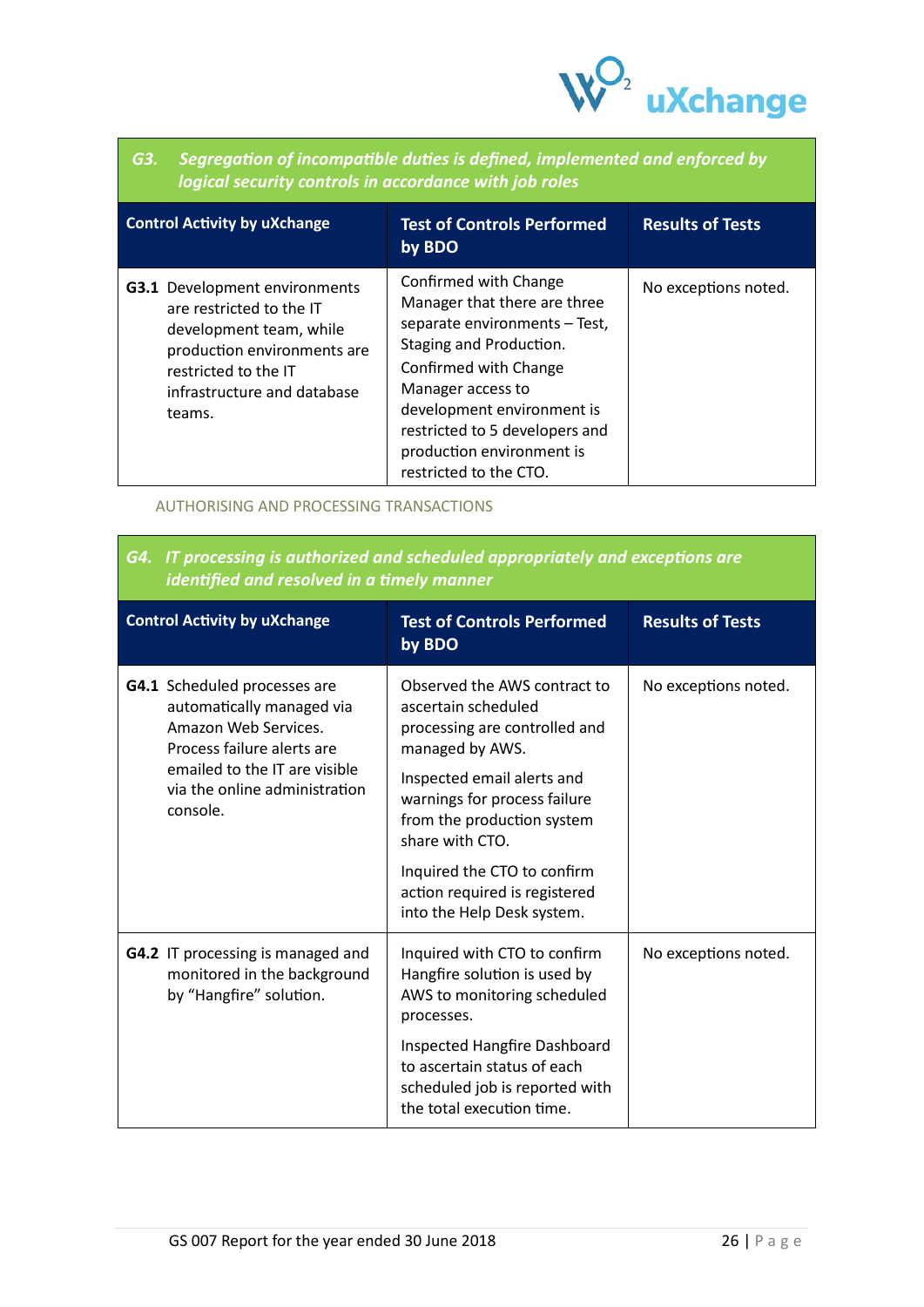

## SAFEGUARDING ASSETS

## *G5. Appropriate measures, including firewalls and anti-virus software, are implemented to counter the threat from malicious electronic attack*

| <b>Control Activity by uXchange</b>                                                                                  | <b>Test of Controls Performed</b><br>by BDO                                                                                                                                                                          | <b>Results of Tests</b>                                                                                             |
|----------------------------------------------------------------------------------------------------------------------|----------------------------------------------------------------------------------------------------------------------------------------------------------------------------------------------------------------------|---------------------------------------------------------------------------------------------------------------------|
| <b>G5.1</b> Production servers in AWS are<br>protected by perimeter<br>firewalls.                                    | Observed AWS contract<br>agreements and confirmed<br>with CTO that perimeter<br>firewall is managed by the<br>providers as part of the<br>service.                                                                   | No exceptions noted.                                                                                                |
|                                                                                                                      | Inspection of SOC 2 report for<br>AWS confirmed that private<br>subnets are configured behind<br>a DMZ at AWS and Web<br>application firewalls and<br>access control list is deployed<br>for the production servers. |                                                                                                                     |
| G5.2 Web services are placed in<br>DMZ infrastructure.                                                               | Inquired with CTO to confirm<br>that web services are provided<br>by AWS and Wealth O2 has no<br>control to manage<br>infrastructure.                                                                                | No exceptions noted.                                                                                                |
| G5.3 Network penetration testing is<br>performed by AWS.                                                             | Inspected the SOC reports and<br>inquired with the CTO that<br>penetration testing details are<br>not available.                                                                                                     | Exceptions noted.<br>No evidence was<br>available to confirm<br>the details of<br>penetration testing<br>performed. |
| G5.4 Anti-virus and anti-malware<br>technology is installed and<br>maintained in line with<br>vendor specifications. | Inspected the Anti-Virus<br>Software dashboard to<br>confirm that it is implemented<br>and installed on all Windows<br><b>Operating Systems.</b>                                                                     | No exceptions noted.                                                                                                |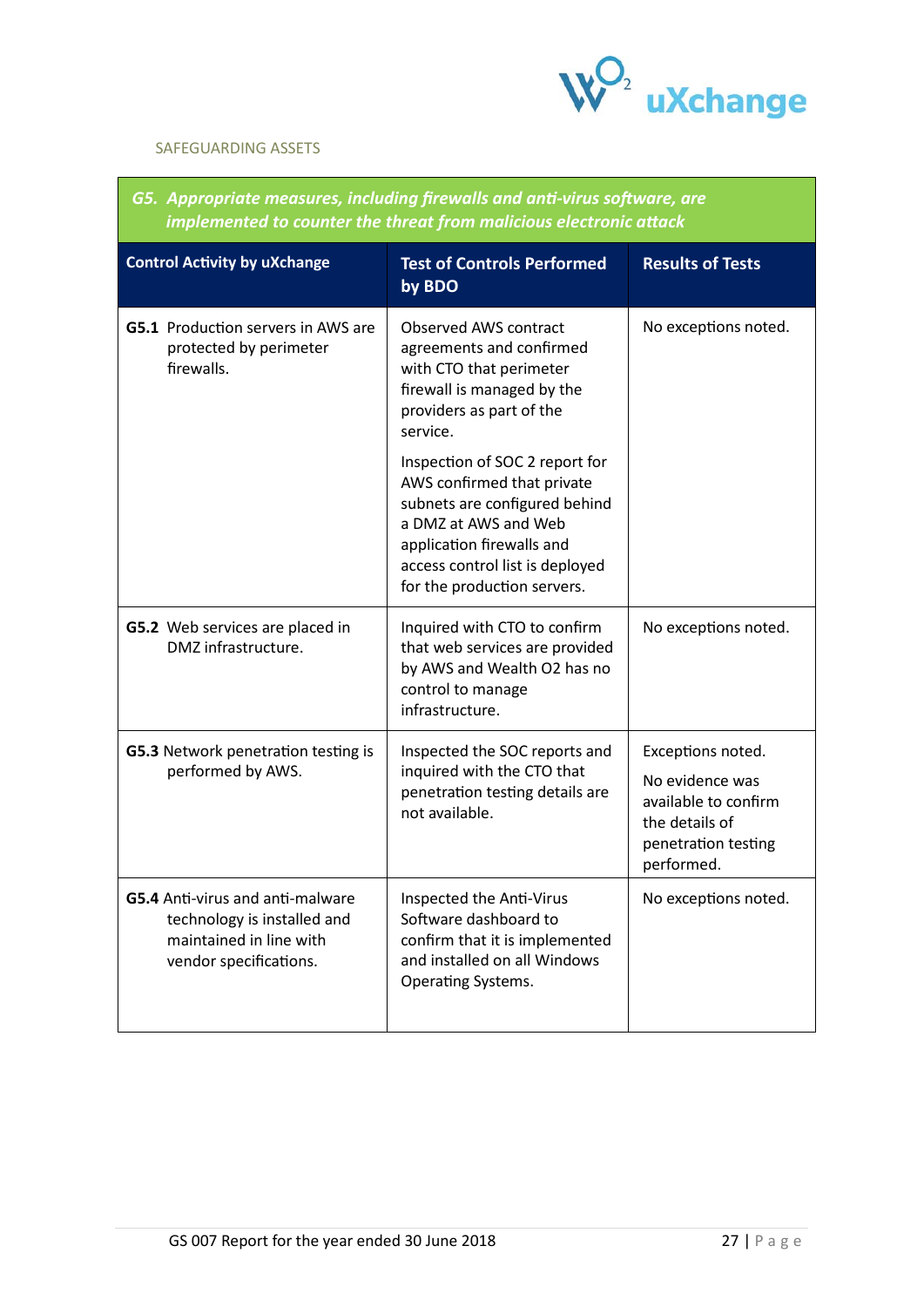

Ť

| G6. The physical IT equipment is maintained in a controlled environment.                                                                                                                                                                       |                                                                                                                                                                                                                                                                                                                        |                         |
|------------------------------------------------------------------------------------------------------------------------------------------------------------------------------------------------------------------------------------------------|------------------------------------------------------------------------------------------------------------------------------------------------------------------------------------------------------------------------------------------------------------------------------------------------------------------------|-------------------------|
| <b>Control Activity by uXchange</b>                                                                                                                                                                                                            | <b>Test of Controls Performed</b><br>by BDO                                                                                                                                                                                                                                                                            | <b>Results of Tests</b> |
| <b>G6.1</b> Core business and supporting<br>computer systems reside on<br>Amazon Web Services cloud<br>environment which has<br>industry standard<br>environment controls (climate<br>and temperature control, UPS,<br>fire suppression etc.). | Confirmed with CTO that<br>environmental controls to the<br>datacenters including cloud<br>services are provided by AWS<br>and Wealth O2 has no control<br>to the datacenters.<br>AWS (July 2017): Inspected<br>SOC2 report to validate<br>environmental controls are<br>implemented and are<br>operating effectively. | No exceptions noted.    |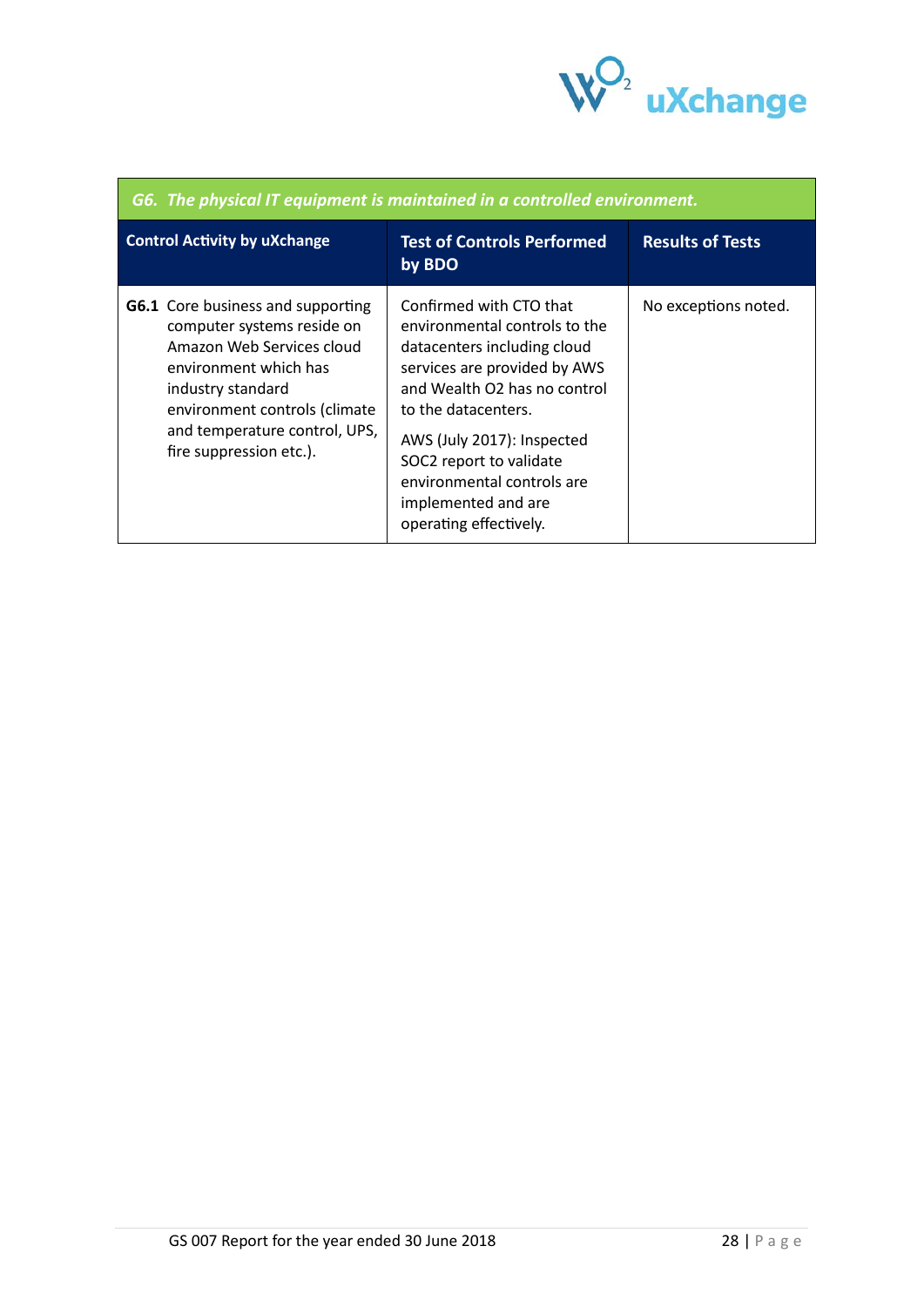

## MAINTAINING AND DEVELOPING SYSTEMS HARDWARE AND SOFTWARE

*G7. Development and implementation of new systems, applications and software, and changes to existing systems, applications and software, are authorized, tested, approved, implemented and documented.*

| <b>Control Activity by uXchange</b>                                                                                                                                                      | <b>Test of Controls Performed by</b><br><b>BDO</b>                                                                                                                                                                                                                                                                                                                                                                                                                                                                                                                | <b>Results of Tests</b> |
|------------------------------------------------------------------------------------------------------------------------------------------------------------------------------------------|-------------------------------------------------------------------------------------------------------------------------------------------------------------------------------------------------------------------------------------------------------------------------------------------------------------------------------------------------------------------------------------------------------------------------------------------------------------------------------------------------------------------------------------------------------------------|-------------------------|
| <b>G7.1</b> Change management<br>policies and procedures<br>are formalized. Change<br>request are reviewed and<br>aggregated into Sprints<br>and approve by Change<br>Manager lead.      | Confirmed with Change manager lead<br>that changes to applications and scripts<br>are processed through Software<br>development lifecycle policy.<br>Inspected policy to confirm that Agile is<br>the chosen methodology for new<br>features or projects and Bitbucket is<br>used for code management.<br>Observed and inspected JIRA release<br>sprints to confirm that change requests<br>are categorized and aggregated as<br>Sprints.<br>Observed change requests within JIRA to<br>validate change is approved by key<br>personnel from the management team. | No exceptions<br>noted. |
| G7.2 Change requests for<br>additions or modifications<br>to IT infrastructure<br>(includes business systems<br>tables) are generated,<br>approved, and tracked in<br>JIRA.              | Confirmed with CTO that all<br>infrastructure for uXchange is managed<br>and controlled by AWS.<br>Observed the helpdesk systems for AWS<br>validate a ticket is to be raised for all<br>changes.                                                                                                                                                                                                                                                                                                                                                                 | No exceptions<br>noted. |
| G7.3 Emergency changes are<br>approved by the CTO and<br>recorded and tracked in<br>JIRA.                                                                                                | Confirmed with CTO that all emergency<br>changes follow the change management<br>process with elevated priority and are<br>released as required.                                                                                                                                                                                                                                                                                                                                                                                                                  | No exceptions<br>noted. |
| G7.4 User acceptance testing is<br>performed on the new<br>code and signed-off by<br><b>Subject Matter Experts</b><br>(business analysts) in<br>consultation with others as<br>required. | Observed JIRA tickets to confirm<br>changes are tested and approval sign off<br>are recorded within JIRA.<br>Inspected sample ticket to validate<br>testing was performed by key<br>management team.                                                                                                                                                                                                                                                                                                                                                              | No exceptions<br>noted. |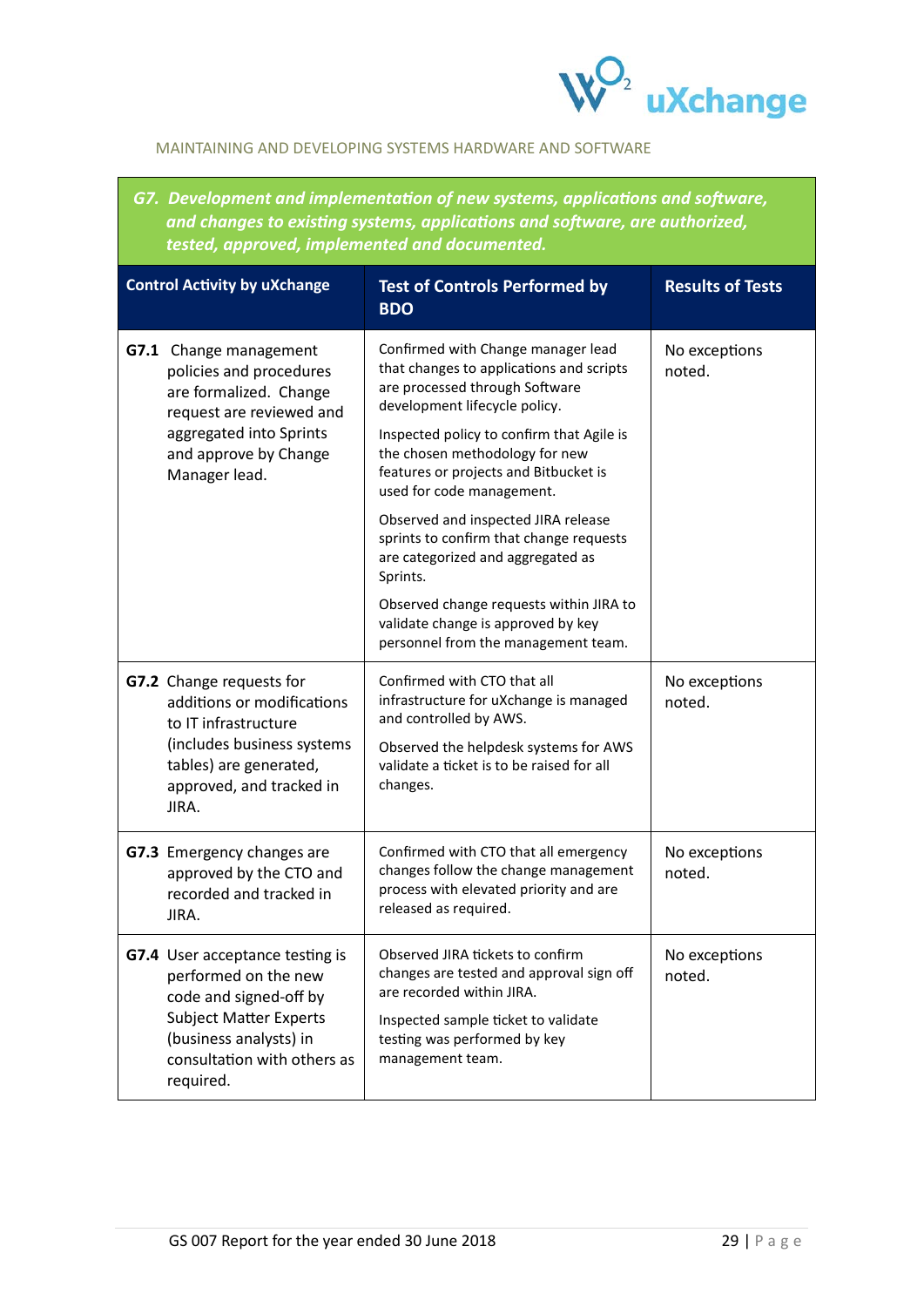

| <b>Control Activity by uXchange</b>                                                                                          | <b>Test of Controls Performed by</b><br><b>BDO</b>                                                                                                                             | <b>Results of Tests</b> |
|------------------------------------------------------------------------------------------------------------------------------|--------------------------------------------------------------------------------------------------------------------------------------------------------------------------------|-------------------------|
| <b>G7.5</b> Program changes are<br>promoted to production by<br>the CTO upon sign-off by<br>the relevant stakeholders.       | Confirmed with CTO that only<br>limited IT personnel including the<br>CTO, primary backup and support<br>staff had access to promote changes<br>to the production environment. | No exceptions<br>noted. |
| <b>G7.6</b> Source code is reviewed<br>and tested to ensure<br>quality and minimise<br>vulnerability to external<br>threats. | Observed the JIRA fickets to confirm<br>code is tested in the staging<br>environment.                                                                                          | No exceptions<br>noted. |

| G8. Data migration or modification is authorized, tested and, once performed,<br>reconciled back to the source data. |                                                                                                         |                         |
|----------------------------------------------------------------------------------------------------------------------|---------------------------------------------------------------------------------------------------------|-------------------------|
| <b>Control Activity by uXchange</b>                                                                                  | <b>Test of Controls Performed by</b><br><b>BDO</b>                                                      | <b>Results of Tests</b> |
| <b>G8.1</b> Migration of, or<br>modification to, data<br>follows the prescribed                                      | Inquired with the CTO to confirm all<br>migration or modification of data<br>follows the defined change | No exceptions noted.    |

| follows the prescribed              | follows the defined change                                         |
|-------------------------------------|--------------------------------------------------------------------|
| change management                   | management process.                                                |
| processes as described<br>under G7. | Inquired with CTO and confirmed<br>there was no data for uXchange. |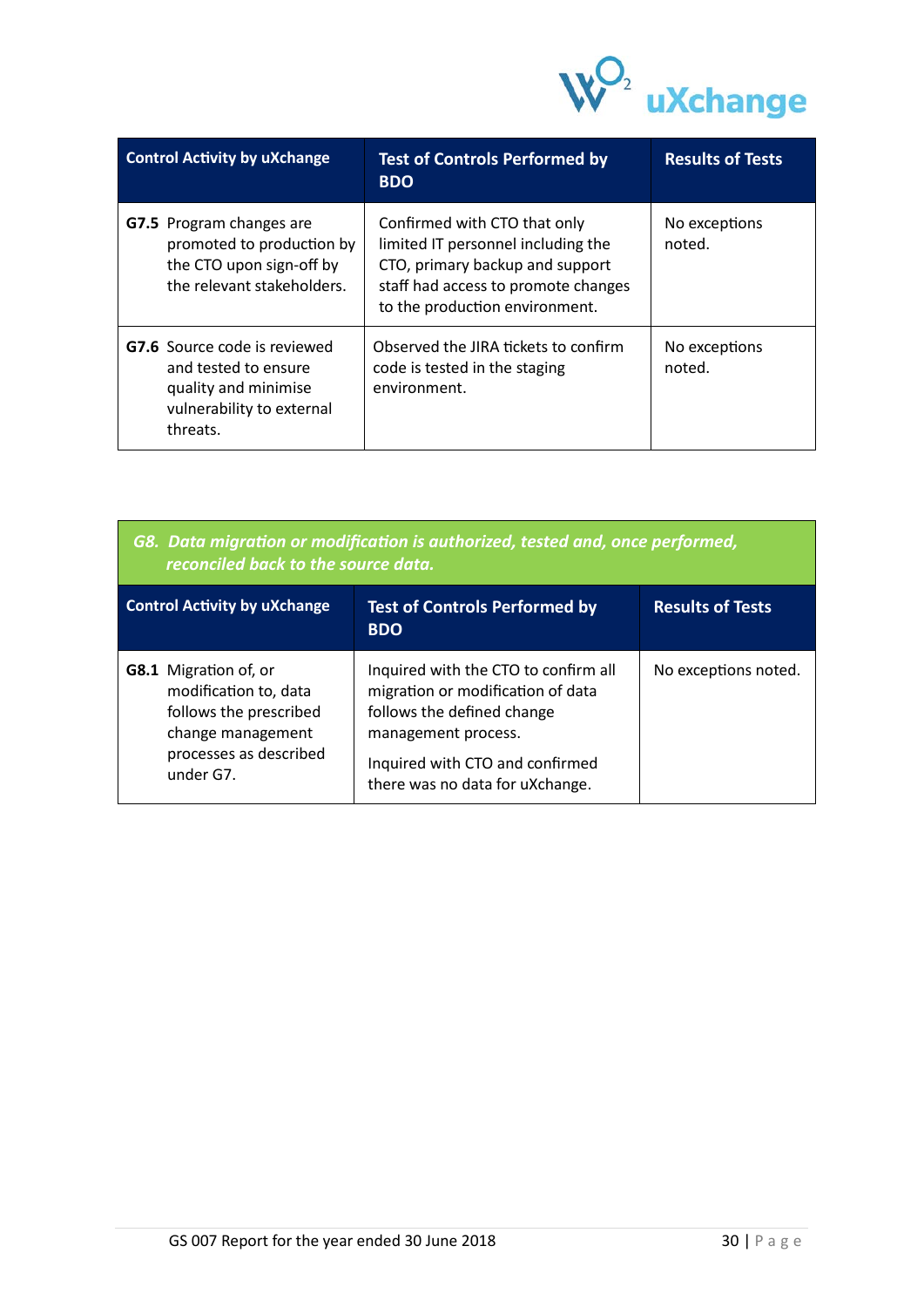

#### RECOVERING FROM PROCESSING INTERRUPTIONS

| G9. Data and systems are backed up regularly, retained offsite and regularly tested<br>for recoverability on a periodic basis.                                                                                                                 |                                                                                                                                                                                      |                         |
|------------------------------------------------------------------------------------------------------------------------------------------------------------------------------------------------------------------------------------------------|--------------------------------------------------------------------------------------------------------------------------------------------------------------------------------------|-------------------------|
| <b>Control Activity by uXchange</b>                                                                                                                                                                                                            | <b>Test of Controls Performed by</b><br><b>BDO</b>                                                                                                                                   | <b>Results of Tests</b> |
| <b>G9.1</b> Corporate systems<br>residing on the Amazon<br>Web Service cloud<br>environment are<br>automatically backed-up<br>via Amazon as part of the<br>service agreement. The<br>backup regime includes<br>daily data backup<br>snapshots. | Inquired with CTO key backups are<br>performed by AWS. Inspected the<br>SOC 2 report to confirm backups are<br>performed for all Managed services<br>customer in the S3 environment. | No exceptions<br>noted. |

| G10. IT hardware and software issues are monitored and resolved in a timely manner.                        |                                                                                                                                                                                                                                                                                                                                               |                         |
|------------------------------------------------------------------------------------------------------------|-----------------------------------------------------------------------------------------------------------------------------------------------------------------------------------------------------------------------------------------------------------------------------------------------------------------------------------------------|-------------------------|
| <b>Control Activity by uXchange</b>                                                                        | <b>Test of Controls Performed by</b><br><b>BDO</b>                                                                                                                                                                                                                                                                                            | <b>Results of Tests</b> |
| <b>G10.1</b> End-users communicated<br>issues to the uXchange<br>are logged, investigated<br>and resolved. | Confirmed with CTO all end user<br>issues and incidents are logged<br>within JIRA, investigated and<br>resolved by the IT / helpdesk team<br>and closed in a timely manner.<br>Observed helpdesk team to validate<br>all issues and incident requests<br>raised via e-mails or telephone are<br>logged into JIRA and closed to<br>resolution. | No exceptions<br>noted. |
| <b>G10.2</b> Timely resolution of<br>critical issues are<br>monitored by the Senior<br>Leadership.         | Confirmed with CTO all user issues<br>and incidents are logged within JIRA<br>and all critical issues are escalated<br>and monitored by management<br>team.                                                                                                                                                                                   | No exceptions<br>noted. |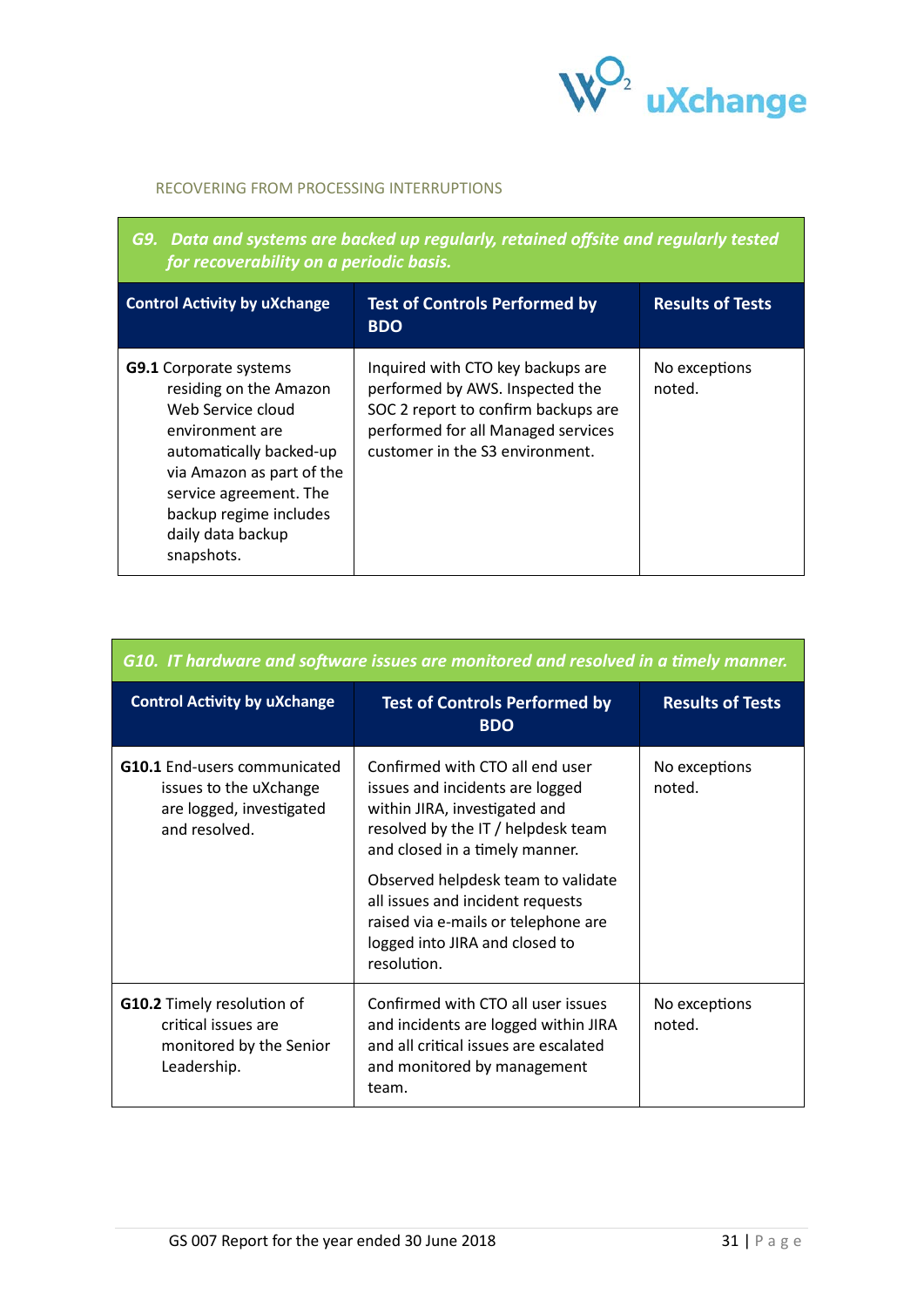

| ulli – Dasničss and information systems recovery pians are aocumented, approved,<br>tested and maintained.         |                                                                                                                                             |                                                                                                                                     |
|--------------------------------------------------------------------------------------------------------------------|---------------------------------------------------------------------------------------------------------------------------------------------|-------------------------------------------------------------------------------------------------------------------------------------|
| <b>Control Activity by uXchange</b>                                                                                | <b>Test of Controls Performed by</b><br><b>BDO</b>                                                                                          | <b>Results of Tests</b>                                                                                                             |
| <b>G11.1</b> Disaster recovery plans in<br>place.                                                                  | Inspected the Disaster Recovery<br>plan policy and procedure to<br>validate that DRP has been<br>defined and approved by the<br>management. | No exceptions noted.                                                                                                                |
| <b>G11.2</b> Disaster recovery plans<br>are subject to annual<br>testing schedules as<br>approved by the business. | Confirmed with CTO that DR<br>testing is included within the<br>services provided by AWS.                                                   | Exceptions noted.<br>Made enquires with<br>the CTO to confirm<br>that DR testing has not<br>been performed for<br>the audit period. |

# *G11. Business and information systems recovery plans are documented, approved,*

## MONITORING COMPLIANCE

*G12. Information technology services provided to clients are approved, managed and performance thresholds met in accordance with the requirements of the client agreement.*

| <b>Control Activity by uXchange</b>                                                                 | <b>Test of Controls Performed by</b><br><b>BDO</b>                                                                                                                                          | <b>Results of Tests</b> |
|-----------------------------------------------------------------------------------------------------|---------------------------------------------------------------------------------------------------------------------------------------------------------------------------------------------|-------------------------|
| <b>G12.1</b> uXchange production<br>environment is available to<br>client during business<br>hours. | Confirmed with CTO that the<br>availability of the production<br>environment is the ownership of<br>AWS.                                                                                    | No exceptions noted.    |
|                                                                                                     | Inspected the availability and<br>performance monitoring tool<br>provided by AWS to verify that<br>the uptime report is available for<br>monitoring for uXchange<br>production environment. |                         |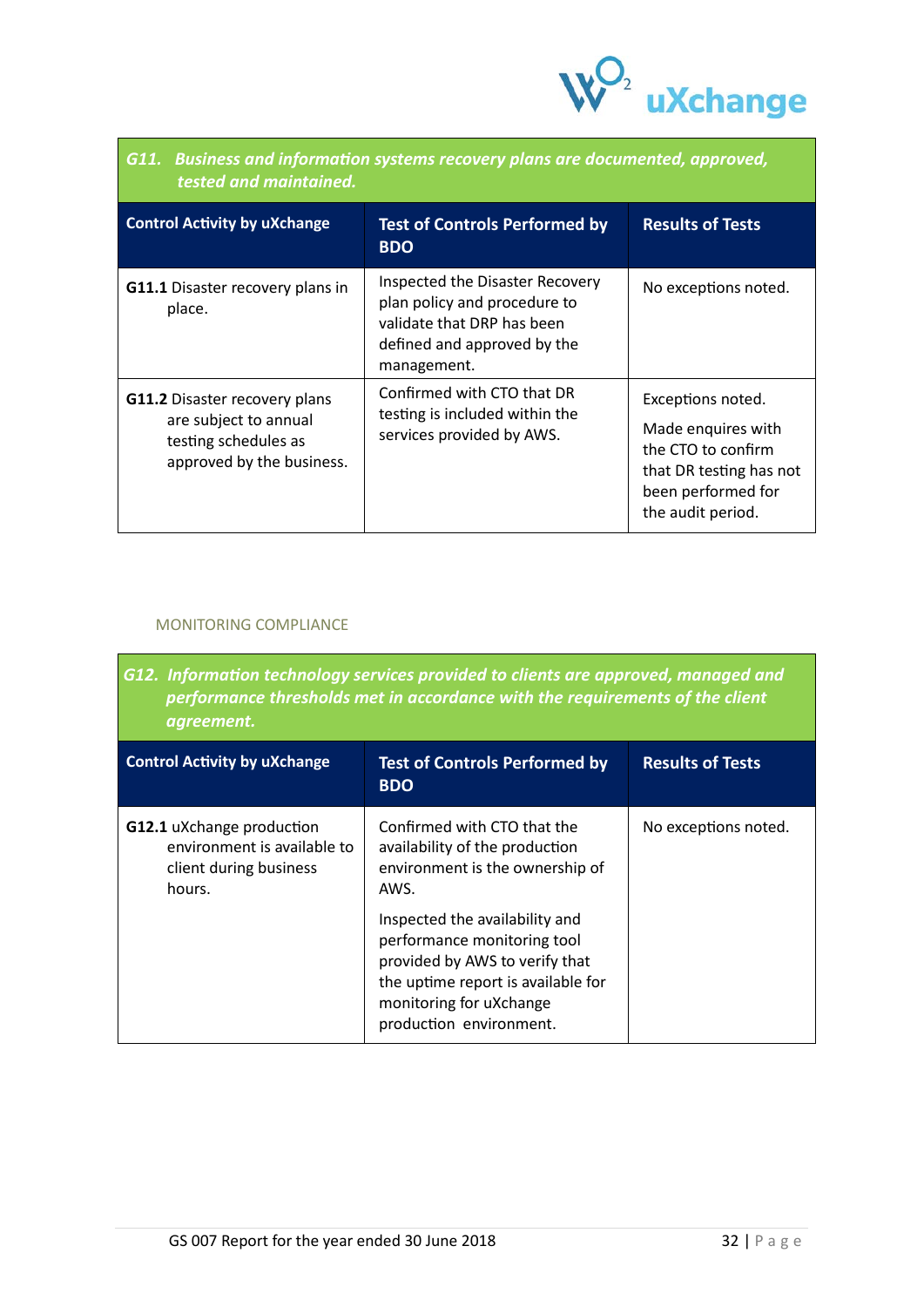

## MONITORING SUBSERVICE ORGANISATIONS

*G13. Appointment of sub-service organisation, including those providing IT services, are approved, sub-service organizations are managed in accordance with the requirements of the client agreement and their activities are adequately monitored.*

| <b>Control Activity by uXchange</b>                                                                                                                                        | <b>Test of Controls Performed by BDO</b>                                                                                                                                                                                                                                                  | <b>Results of Tests</b> |
|----------------------------------------------------------------------------------------------------------------------------------------------------------------------------|-------------------------------------------------------------------------------------------------------------------------------------------------------------------------------------------------------------------------------------------------------------------------------------------|-------------------------|
| <b>G13.1</b> Third party service<br>arrangement are<br>reviewed and approved<br>by senior management<br>to ensure alignment to<br>business needs.                          | Observed the digitally signed<br>contract between Amazon Web<br>Services (AWS) and noted that<br>agreements were signed off by<br>senior management.                                                                                                                                      | No exceptions noted.    |
| G13.2 Third party service<br>arrangements include<br>service-level<br>agreements.                                                                                          | Inspected and observed AWS service<br>level agreement to confirm it<br>includes third party service<br>agreements.                                                                                                                                                                        | No exceptions noted.    |
| <b>G13.3 Amazon Web Services</b><br>automatically alerts the<br>performance<br>monitoring tool when<br>services go offline or<br>when service problems<br>are encountered. | Inspected performance monitoring<br>tool to confirm tool provided by AWS<br>and to verify that uptime report is<br>available for monitoring for<br>uXchange production environment.<br>Confirmed with CTO no service<br>issues with AWS services and<br>availability in the audit period. | No exceptions noted.    |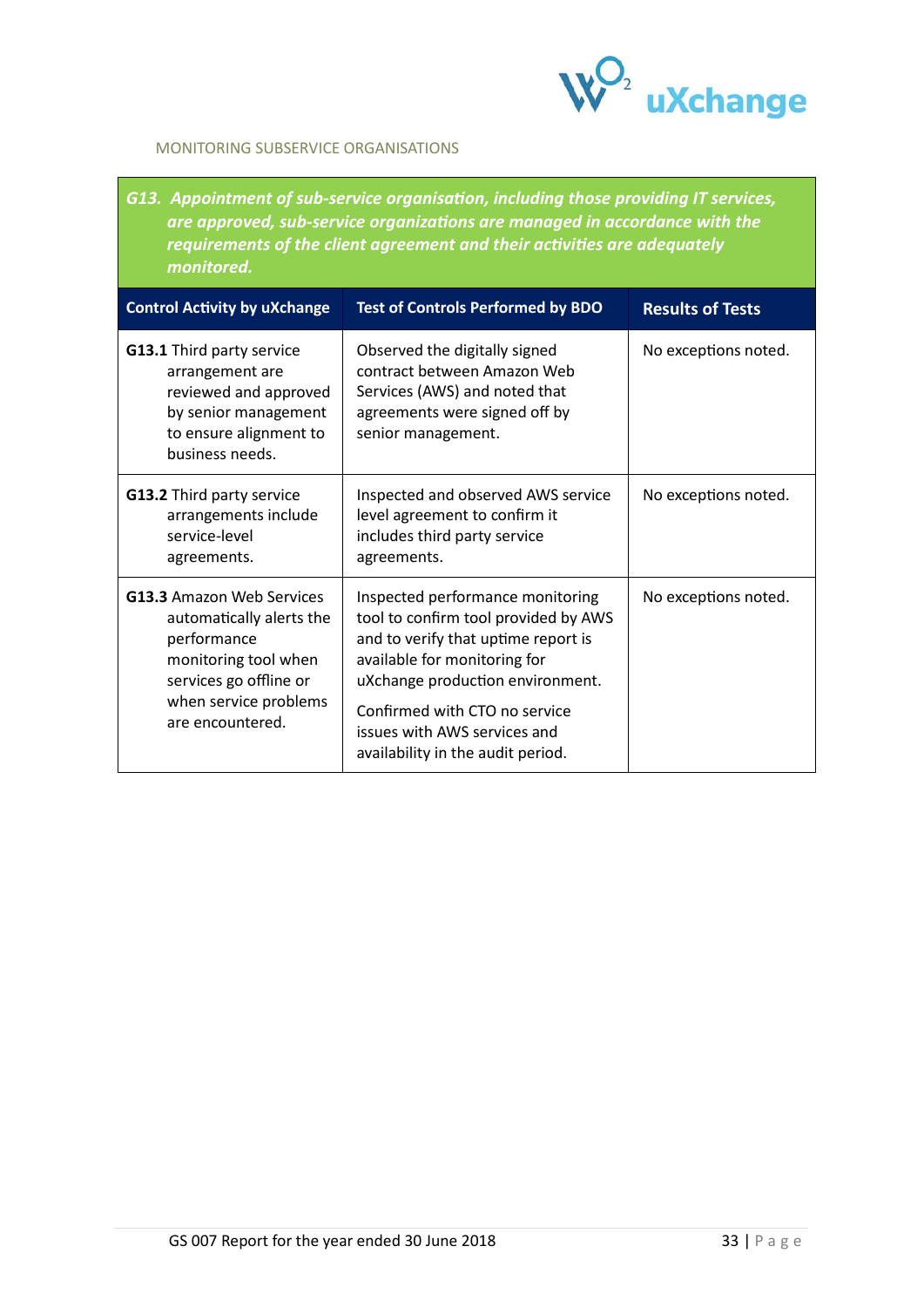

# <span id="page-33-0"></span>INFORMATION PROVIDED BY BDO

## <span id="page-33-1"></span>TESTS OF OPERATING EFFECTIVENESS

Our tests of the operating effectiveness of controls included such tests as were considered necessary in the circumstances to evaluate whether those controls and the extent of compliance with them, are sufficient to provide reasonable, but not absolute, assurance that the specified control objectives were achieved during the period from 1 July 2017 to 30 June 2018. Our testing of the operating effectiveness of controls was designed to cover a representative number of transactions and controls throughout the period 1 July 2017 to 30 June 2018, for each of the controls listed in the GS 007 Controls Matrix (see pages 13-33), which are designed to achieve the specified control objective. In selecting particular tests of the operating effectiveness of controls, we considered (a) the nature of the controls being tested, (b) the types and competence of available evidential matter, (c) the nature of the audit objectives to be achieved, (d) the assessed level of control risk; and (e) the expected efficiency and effectiveness of the test.

| <b>Test</b>    | <b>Description</b>                                                                                                                                                                                                      |
|----------------|-------------------------------------------------------------------------------------------------------------------------------------------------------------------------------------------------------------------------|
| <b>Inquiry</b> | Inquired of appropriate uXchange personnel. Inquiries seeking<br>relevant information or representation from uXchange<br>personnel were performed to obtain, among other factors:                                       |
|                | Knowledge and additional information regarding the<br>control.                                                                                                                                                          |
|                | Corroborating evidence of the control.<br>$\bullet$                                                                                                                                                                     |
| Observation    | Observed application or existence of specific controls as<br>represented.                                                                                                                                               |
| Inspection     | Inspected documents and records indicating performance of the<br>control. This included but is not limited to:                                                                                                          |
|                | Inspected of reconciliations and management reports that<br>age or quantify reconciling items to assess whether<br>balances and reconciling items are properly monitored,<br>controlled and resolved on a timely basis. |
|                | Review of source documentation and authorisations to<br>$\bullet$<br>verify propriety of transactions processed.                                                                                                        |
|                | Examination of source documents or records for evidence<br>$\bullet$<br>of performance such as the existence of initials or<br>signatures.                                                                              |
|                | Inspected of uXchange documentation, such as<br>operations manuals, flow charts and job descriptions.                                                                                                                   |